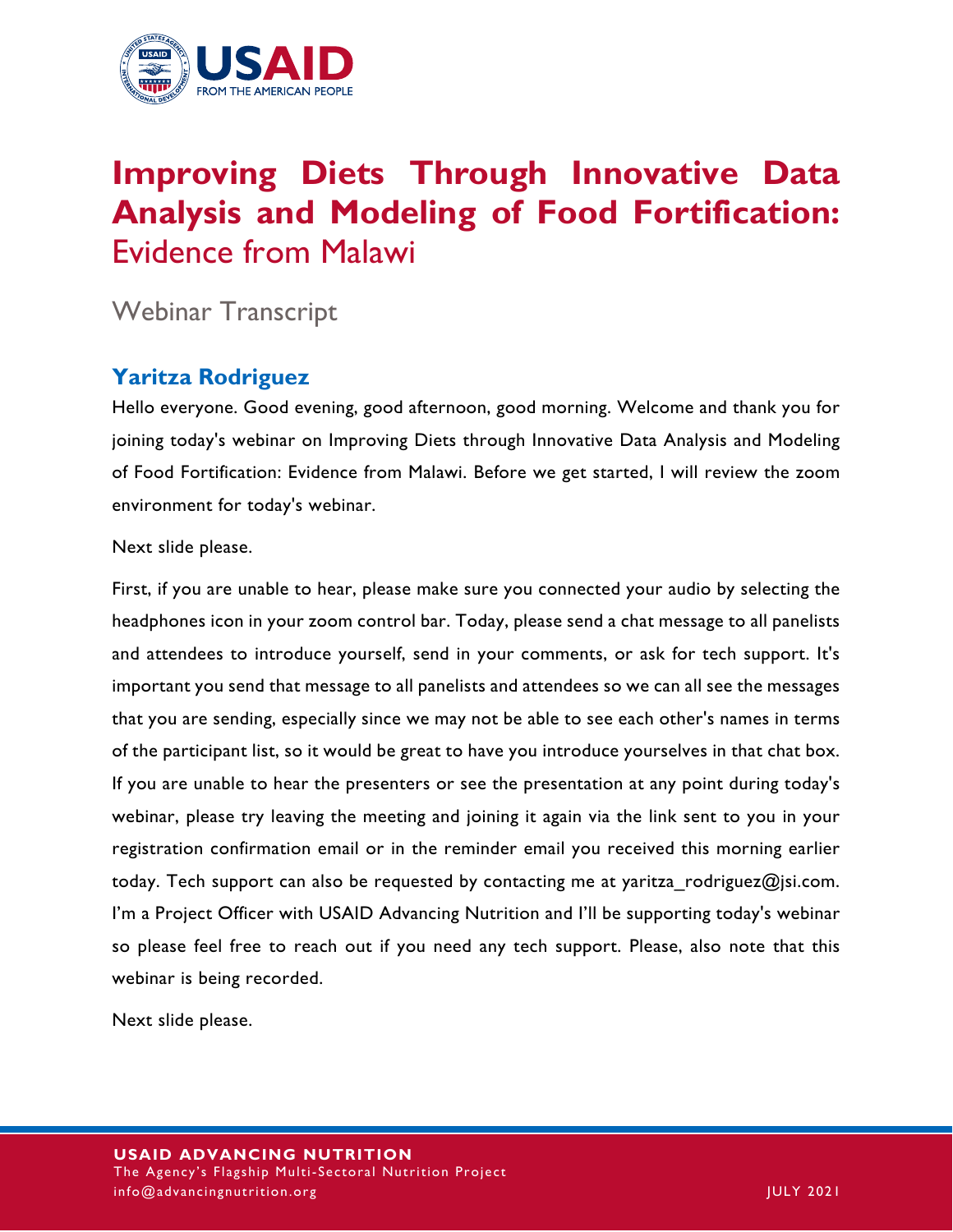Please use the Q&A feature to send in your questions for panelists. Panelists will be answering questions during the moderated Q&A portion of the webinar. To ask a question, please type the question into the space provided in the Q&A box and then click 'send'. Finally please note that your experience today may vary based on your internet connection and computer equipment.

#### Next slide please.

Today's webinar will be moderated by Jennifer Yourkavitch. After introductory remarks, we will have a presentation followed by a panel discussion and then some moderated questions and answers. I would now like to introduce our moderator, Jennifer Yourkavitch. Dr. Yourkavitch is the Director of Monitoring Evaluation and Learning at USAID Advancing Nutrition. She leads and provides strategic direction to a broad range of activities in the USAID Advancing Nutrition portfolio that focuses on or involves key aspects of monitoring, evaluation and learning. Jennifer has been supporting USAID Advancing Nutrition's work on the Malawi integrated household survey analysis and fortification modeling, which will be presented today. Thank you so much for moderating our session today Jennifer, now over to you.

#### **Jennifer Yourkavitch**

Thank you Yaritza, welcome everyone and thank you for joining this webinar today. As Yaritza mentioned, I have been supporting the USAID Advancing Nutrition work on using household consumption and expenditure survey data, also called HCES, to estimate food and nutrient intakes, nutrient inadequacy, and model fortification scenarios. For the past year, we have been collaborating with the Micronutrient Action Policy Support project (MAPS) which is funded through the Bill and Melinda Gates Foundation and is co-creating a webbased tool to estimate micronutrient inadequacies, and also explore pathways to improve nutrition. USAID is supporting an analysis of the use of HCES data to make inferences regarding the micronutrient adequacy of diets, and the potential contributions of fortification. And this is important because lack of national and particularly sub-national food consumption data is an obstacle that prevents the development of evidence-based policies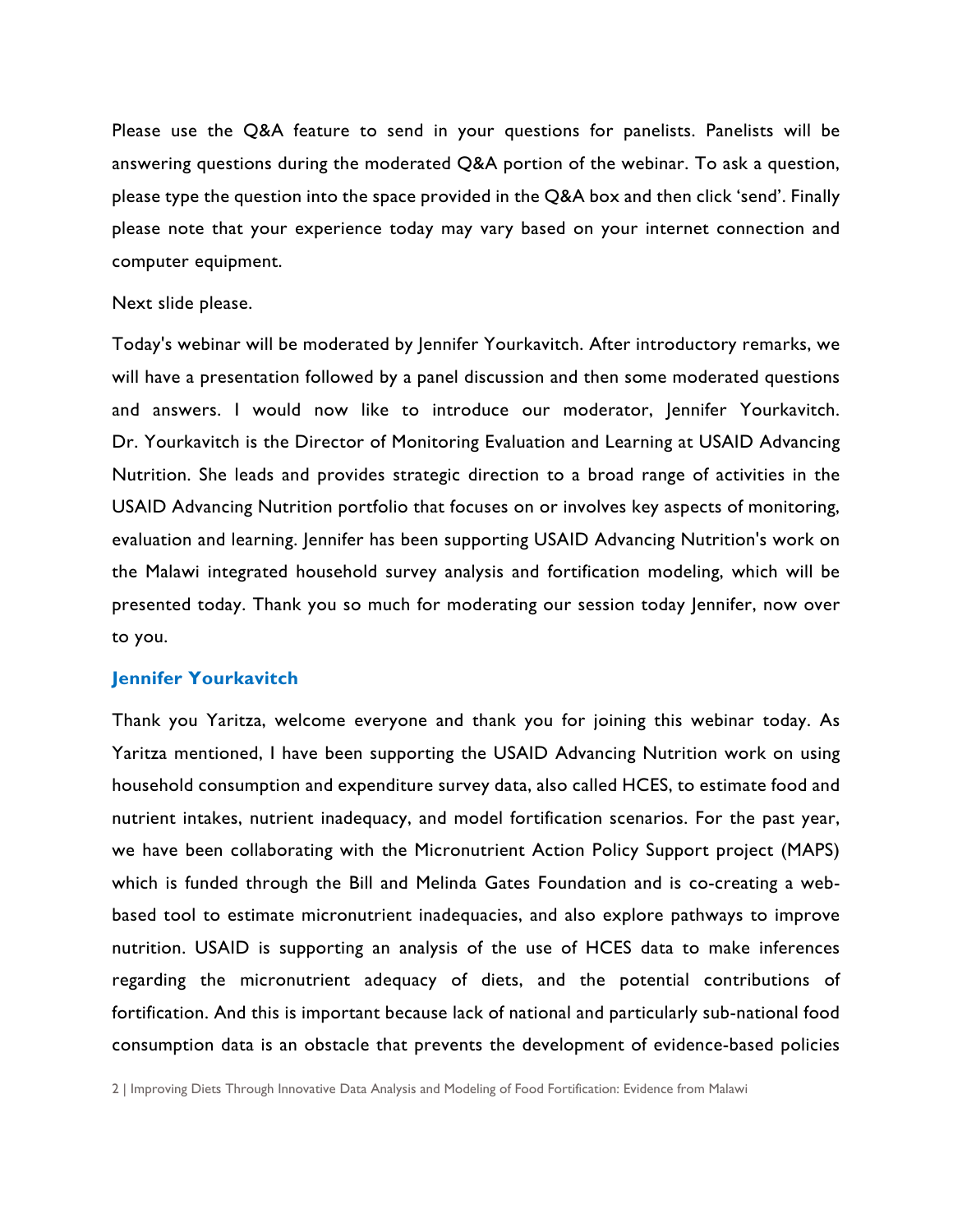and programs, that can help fill population level micronutrient gaps. Although estimating the burden of micronutrient under nutrition requires the combination of data types, dietary data play an important role in identifying populations with the greatest needs. As we will learn from Kevin today, household consumption and expenditure surveys, also known as Living Standards Measurement Studies or LSMS are routinely conducted every three to five years in many low and middle income countries, and can potentially provide proxy measures for food consumption and nutrient adequacies through secondary analyses of the data at low cost and in a short period of time. During the session today Kevin Tang will share results from his analysis of the Malawi integrated household survey from 2016 and 2017, and his modeling of dietary micronutrient supply and fortification scenarios. I think you'll find these analyses very interesting and informative.

#### Next slide please.

And now it's my great pleasure to introduce you to our speaker Kevin Tang. He is a PhD candidate in Epidemiology and Population Health at the London School of Hygiene and Tropical Medicine where he contributes to computational research that combines epidemiological, econometric and geo-statistical methods to understand food system drivers of undernutrition. His areas of expertise include micronutrient under nutrition, nutrition equity, mathematical modeling, dietary assessment, large-scale household surveys and food fortification. He has worked as an epidemiologist with doctors without borders in the Democratic Republic of Congo and Niger, and served as a Peace Corps volunteer in Cameroon. Kevin, thank you again for taking the time to present to us today and now I'll turn it over to you.

# **Kevin Tang**

Great. Thanks Jennifer for that great introduction and hello everybody. Thank you for having me today. It's a pleasure to be here. I want to thank USAID Advancing Nutrition for hosting this webinar and for supporting this work alongside the Bill and Melinda Gates Foundation. My name is Kevin Tang and I'm a PhD student in the Faculty of Epidemiology and Population

<sup>3</sup> | Improving Diets Through Innovative Data Analysis and Modeling of Food Fortification: Evidence from Malawi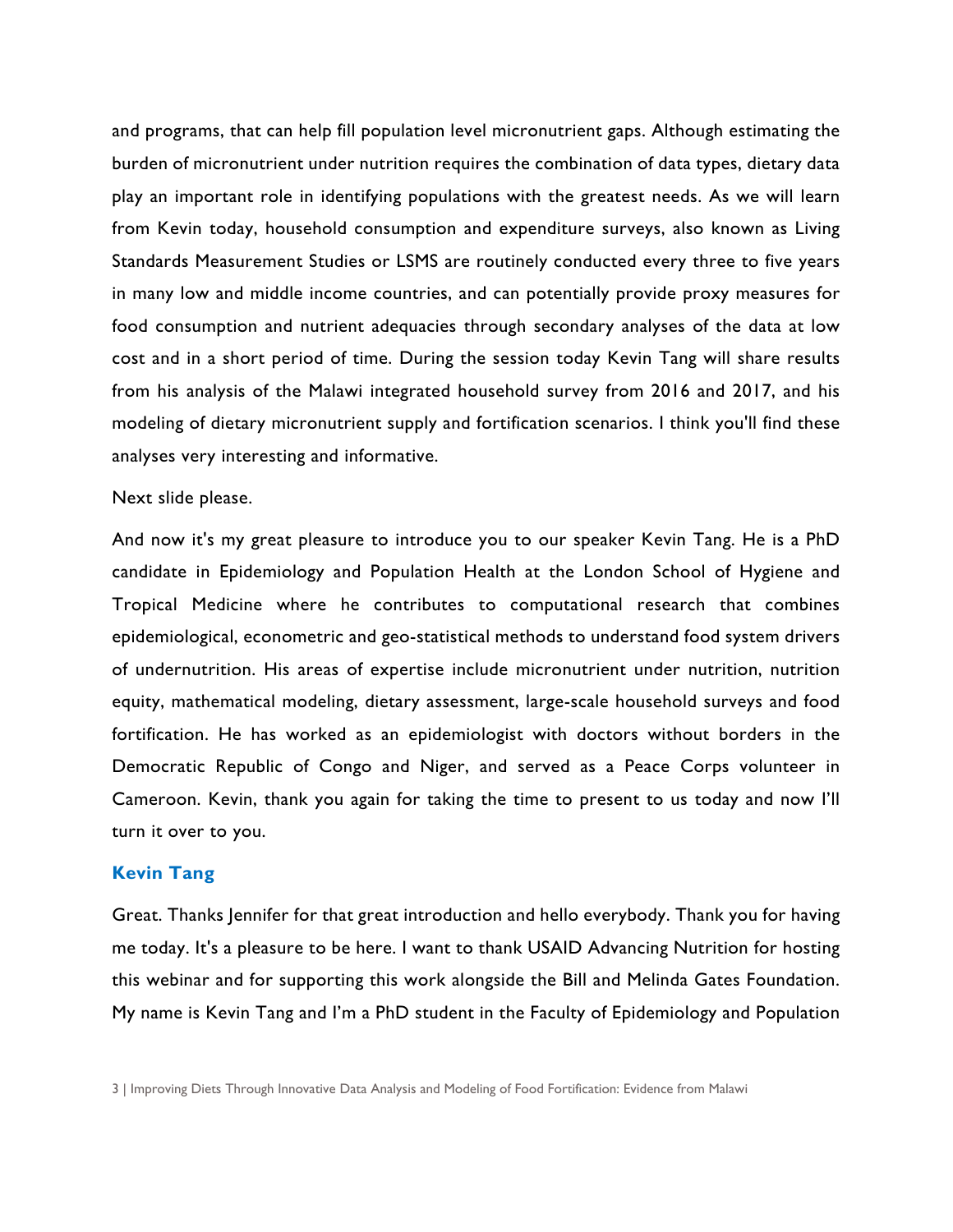Health at the London School of Health and Tropical Medicine where I work alongside the MAPS project as Jennifer explained.

Today, I will present a conceptual framework that I've been working on for the past year that uses widely available economic survey data to gain insights into risks for micronutrient deficiencies at subnational scales, and the potential contributions of nationally implemented micronutrient interventions can have in mitigating risks for micronutrient deficiencies. With large-scale food fortification, and Malawi being used as a case example. Now I think Jennifer did a great job introducing the topic and setting the scene, so as I walk through this case example, I encourage those watching who are working in micronutrient nutrition to think about how this mathematical framework can be applied to measure the potential contributions of other micronutrient interventions outside of large scale pre-fortifications, and from other country contexts where this style of data exists.

To start, the global approach to estimating and understanding burdens of micronutrient under nutrition requires a combination of data types describing the entire continuum of micronutrient under nutrition. Dietary data plays an essential role in identifying populations that are potentially at risk due to inadequate diets, and predicting the potential contributions of individual intervention. Poor quality diets are the main cause of micronutrient deficiencies; where individuals consume inadequate quantities of bioavailable micronutrients to meet the physiological requirements. Now there are several dietary assessment methods that are available and each results in a different kind of data.

4 | Improving Diets Through Innovative Data Analysis and Modeling of Food Fortification: Evidence from Malawi So, Household Consumption and Expenditure Surveys or HCES is a type of survey that collects a particular style of dietary data. HCES are a family of nationally representative multicomponent economic surveys which provide data to describe and characterize an array of systemic conditions. HCES questionnaires are designed by each country's National Statistics Office and therefore vary substantially between countries. However, the food consumption data are similar in that they recall foods consumed by the household over a fixed period. They used a pre-defined food item list to guide the recall which may or may not include food eaten away from home, and they collect information on consumption quantity costs and origins of the food. It's important to note that these characteristics results in a fair amount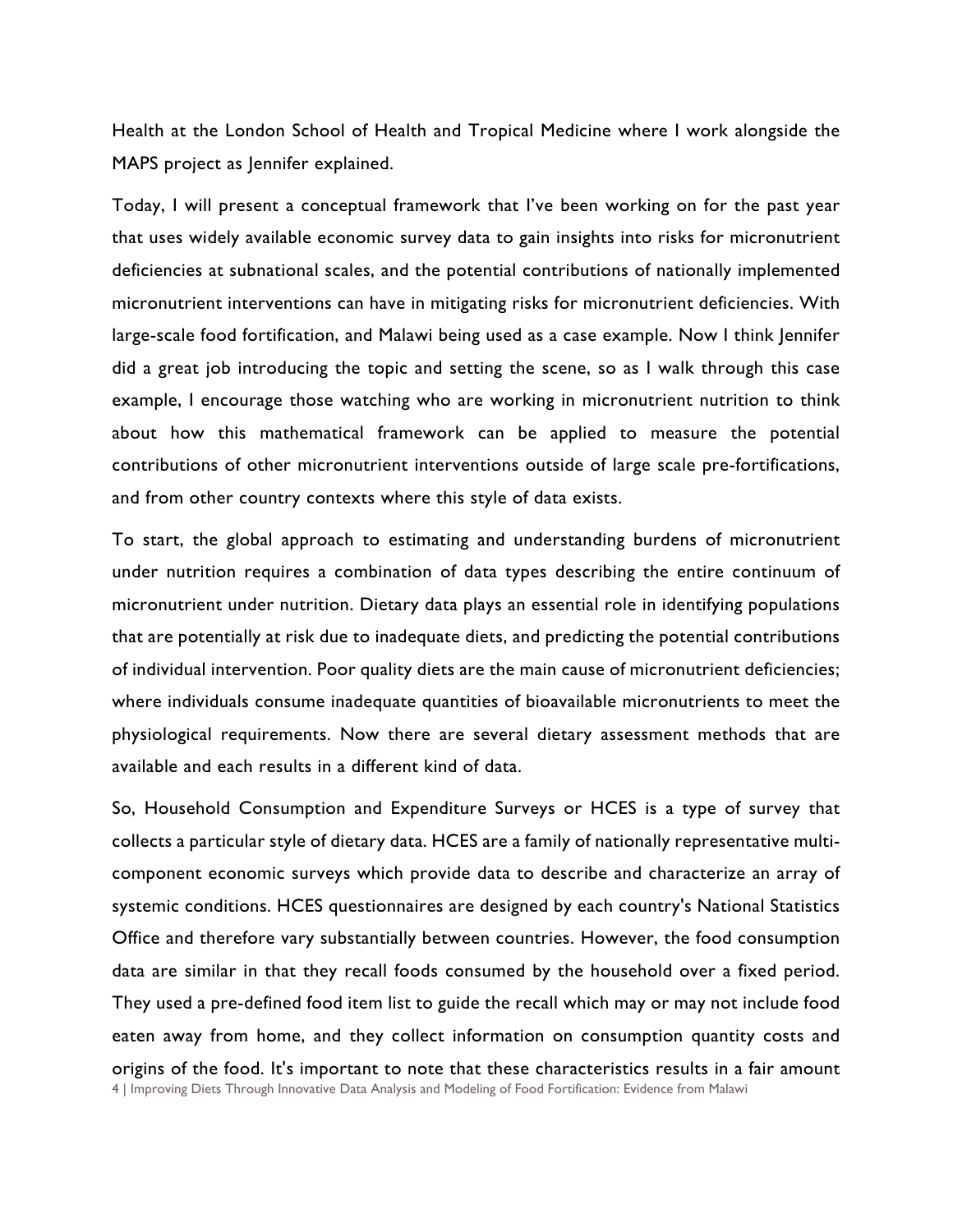of imprecision in the recall. So as a result, the foods and micronutrient quantities are defined as being apparently consumed or the apparent intake of micronutrients.

In collaboration with the World Bank's LSMS program, the National Statistics Office of Malawi has been implementing regular HCES surveys which they call Integrated Household Surveys, approximately every five years since 1997. From these data, researchers can generate knowledge about diets in Malawi. For example, according to this study led by IPRI in Malawi, energy macro and micronutrient supply from foods come from … Micronutrient dense foods like animal-based products are not consumed in high quantities, and vegetables, fruits and root tubers play a role but are likely to be affected by seasonality.

Another source for micronutrients comes from large-scale industrial food fortification. According to Malawian national policy, there are a few foods that require fortification with different micronutrients. This includes oil and sugar which are both fortified with Vitamin A, wheat, maize flour which are both fortified with a number of different Vitamin And mineral micronutrients, and salt which is fortified with iodine. So these interventions are implemented at the industry level. So one might question how well can these interventions contribute to reaching populations that need them. To predict the contributions of these programs in improving an adequate diet … One second. I'm going to turn my video off just so I can … here we go.

So, to predict the contribution of these programs to improving inadequate diets, we can build mathematical models estimating household micronutrient supply with an example shown here on the right using HCES data from Zambia. These models require combining two types of data: that's food consumption data from HCES and food composition data from national and regional micronutrient composition databases. So there's strong precedent for the uses of these kinds of models to inform micronutrient policies.

One might ask how strong? Well during the first year of my PhD, I conducted a systematic review of all studies using HCES data to model micronutrient or energy supply, where I identified 61 studies that applied these methods. The aims and application of these 61 studies varied greatly but the main point that I want to emphasize here is that, there has been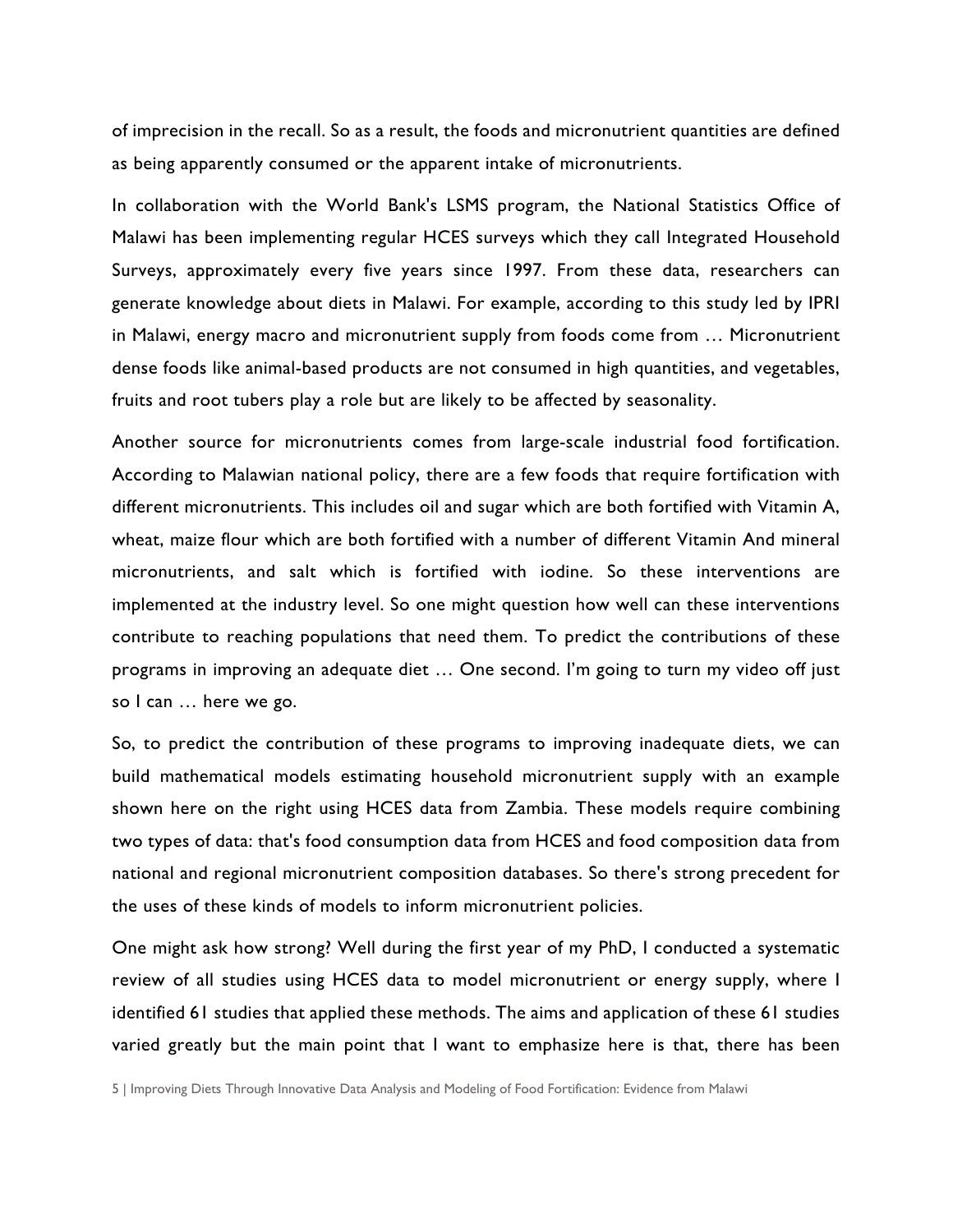substantial research effort in the research community over the past two decades to understand how to best leverage HCES data for insight into the micronutrient profile population. So using the information available to us, now is the time to conceptualize how to best apply these methods to encourage data-driven decision-making to guide micronutrient interventions. As a case example on the insights that can be drawn from HCES modeling analyses, this study aimed to estimate the potential contributions of industrially fortified oil, sugar and wheat flour towards meeting dietary micronutrient requirements in Malawi using this mathematical modeling framework. So salt will not be included in this study as it is a bit more difficult to model. But we are currently conducting that analysis in a separate study. And maize flour will also not be included in this study.

Sentinel site data of fortified foods conducted in 2019 by the Malawian Ministry of Health and Population reported that only ten percent of maize flour samples that were collected were fortified. Maize flour is predominantly grown and milled at small medium scales in Malawi rather than produced at industrial scales. So for these reasons, we didn't include maize flour fortification in this study.

#### We have three objectives.

- The first is to estimate the coverage and apparent consumption quantity of each fortification vehicle; the second is to predict the contribution of fortification on the prevalence of inadequate dietary quality; and the third is to identify differences in micronutrient density and apparent intake in urban and rural residences, between socioeconomic positions and between districts. So let's jump into some of our methods. First we'll look at the base data that serves as the foundation of our model. For the food consumption data component of the base model, we'll use Malawi's fourth integrated household survey or IHS4. IHS4 was implemented nationally between April 2016 and April 2017. Two-stage sampling divided the country into 780 enumeration areas with 15 households representing each area. Aggregation resulted in a total sample size of 12 447 households. In terms of the food consumption module, the food item list consisted of 156 pre-defined food items which is comparatively high compared to other countries. Recall was conducted for the entire household for the last seven days.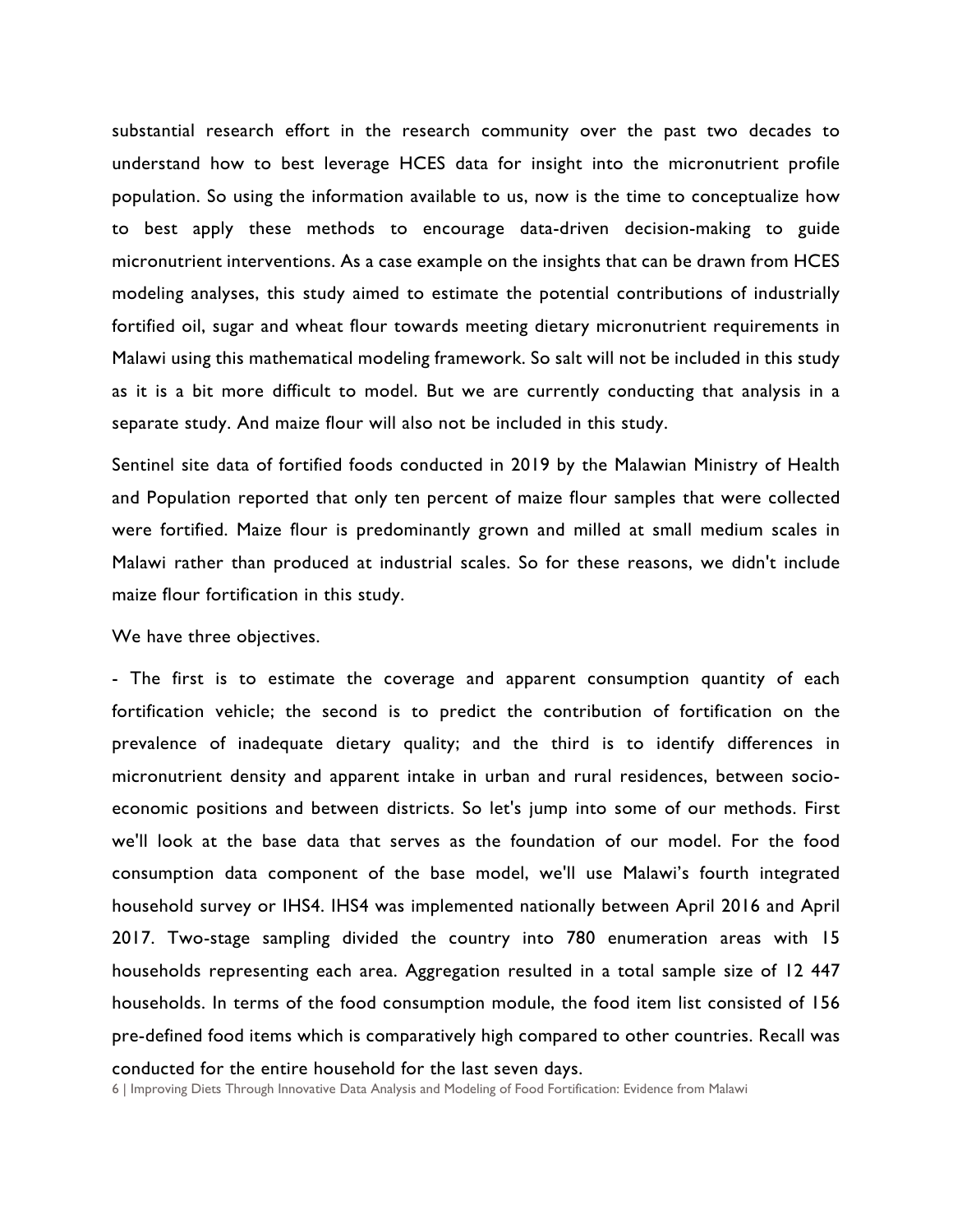For this food composition data, we referred predominantly to the Malawian food composition table. So all the micronutrients found in the fortificate mix for wheat flour were included in this analysis as listed here. Energy was also included as it was necessary for one of our metrics, and if there were any missing micronutrient composition values for any of the food items, we look to other published food composition tables from neighboring countries or as a last resort from broader regional databases.

So next we'll look at our fortification scenarios. We will have three different fortification scenarios which we will compare against one another. The rows in the table below indicate a different food fortification vehicle and the columns represent the micronutrient composition values for the three different scenarios. So I presented the parameters for Vitamin A for the oil and sugar analysis and then Zinc as one of the micronutrients found in wheat flour. Parameters of other micronutrients found in wheat flour demonstrate similar patterns between fortification scenarios as Zinc does. So the first scenario assumes no fortification of any of the products as our base case. So you'll see here that wheat has naturally occurring Zinc which is why the composition value is not zero. The second scenario represents the current fortification status quo where industries are fortifying products but at levels which do not meet current standards set in place by national policies. These composition values were derived using food vehicle samples collected from sentinel sites in markets throughout Malawi by government regulatory bodies. And the third scenario represents a hypothetical where industries improve compliance to meet government refortification standards. These values assume a higher micronutrient composition in each food vehicle to meet fortification standards at production, and account for fortificate deterioration during the time between production at the factory and preparation for consumption at the household.

So next we'll look at the metrics to predict contributions. Before describing the metrics used for this analysis, first I want to walk you through the Adult Female Equivalent or AFE concept. With food consumption data collected at the household level, one common approach to transforming this style of dietary data into a usable metric is to individualize the total household supply of food, by assuming how the food is distributed amongst household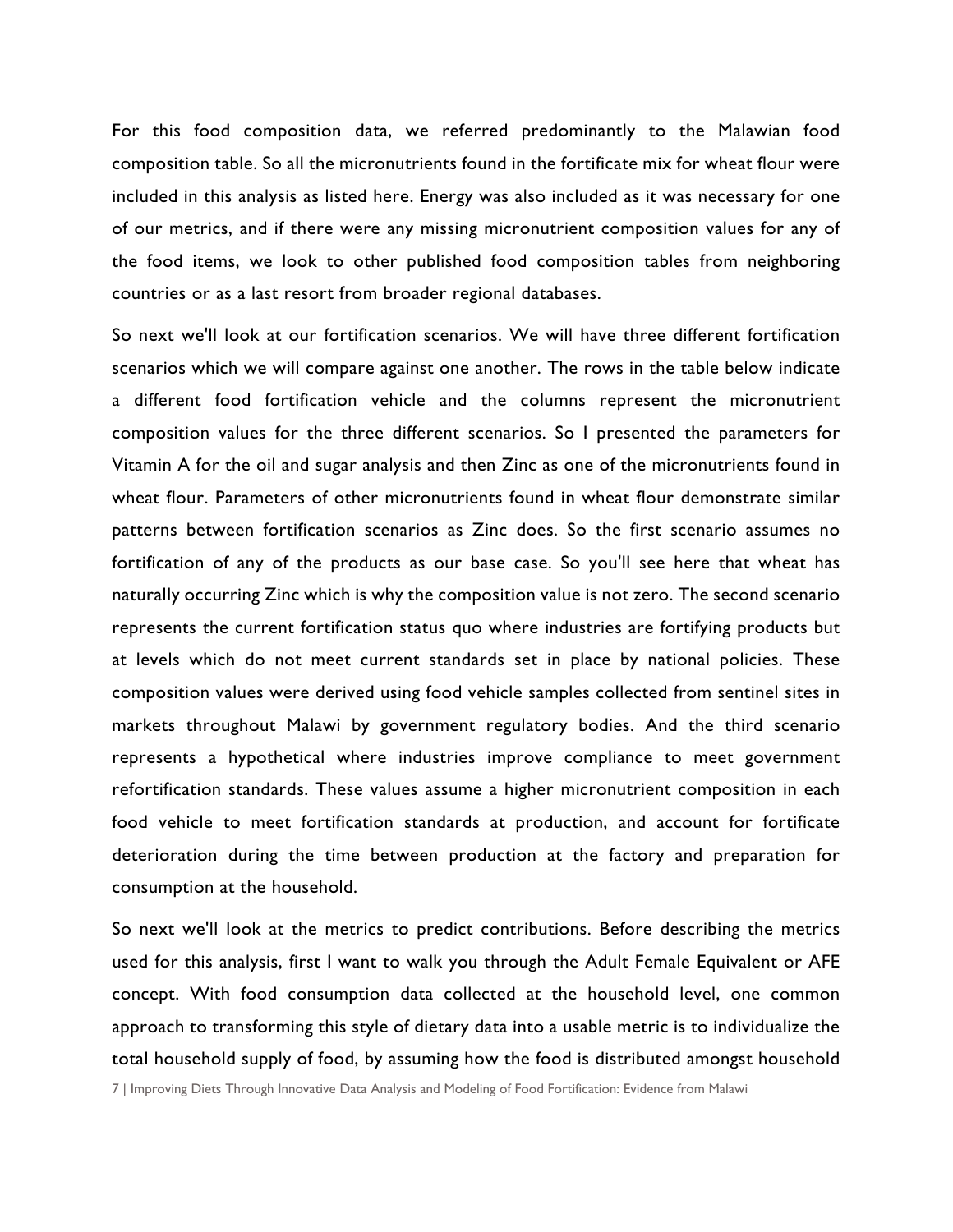members. AFE assumes that the distribution of food between members of the household is proportional to the energy requirements of each household member. Factor values are derived for each household member where the adult female serves as the reference for one AFE, her male partner who has a higher energy requirement is assumed to consume a larger portion and be of more AFEs, and finally her children who have lower energy requirements and are assumed to consume smaller portions and be of less AFEs. All household AFEs are summed to get the household total. There are two categories of metrics to predict program contributions: those that assess the fortification vehicle and those that predict the overall fortification program contributions in relation to the additional contributions from foods. So I'll be explaining each metric using this dinner plate which represents the family's meal.

So first to assess the fortification vehicle, the first metric is vehicle coverage or more simply is the food vehicle on the plate or is it not. The second metric is vehicle apparent consumption quantity or how much of the food vehicle is being consumed? Is it a little bit or a lot. Quantities consumed by the household will be estimated per adult female equivalent or again a method that distributes the food vehicle within the household in proportion to each individual's energy requirement. For metrics to predict program contributions, we need to take a look at the total micronutrient contributions from the entire meal. So the first of this metrics is micronutrient density. This is calculated by estimating the sum of the household's total micronutrient supply, estimating the sum of the household total energy supply, and then calculating the ratio between the two. This metric provides insight into the quality of the diet or in layman's term, for every bite of food how much micronutrient does an individual get. Populations with lower micronutrient density require more bites of food and to meet the same micronutrient intake as populations with higher micronutrient densities. And finally the last metric is the apparent intake or the quantity of the household micronutrient supply. This is calculated by estimating the sum of the household total micronutrient supply as before, then reported per adult female equivalent. So in layman's term, assuming the plate of food is finished, how much of a micronutrient is consumed by an individual.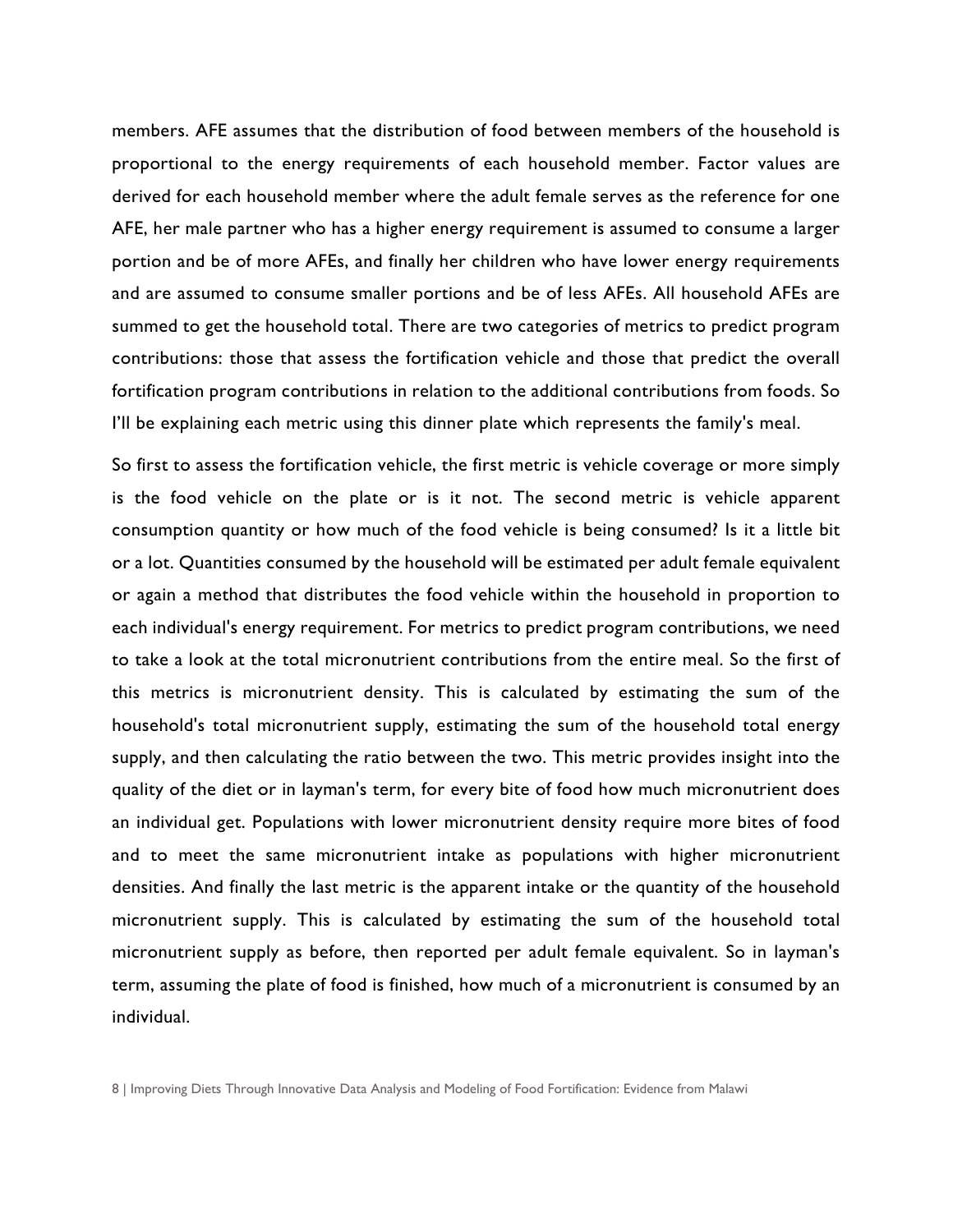So finally we'll look at the subpopulation disaggregation to evaluate equity implications. Results will always be presented first at the national level with all 12 447 households. Results will then be stratified into the three administrative regions of Malawi: North, Central and South. Next results will be stratified by urban and rural households as these two populations will likely have differences in food systems and accessibility considerations. And finally, urban and rural households will be divided within their samples into five socioeconomic quintiles based on the total inflation and adjusted annual household expenditures per capita, which is a standard measure of wealth. We do this because rural households of lower socio-economic position are likely to have very different living standards conditions compared to urban households with low socio-economic position. So it's important to evaluate these two populations separately. So this is supported by evidence from this table which identifies differences in characteristics between these groups. There's a lot going on on this table. So I just wanted to highlight that rural household with low socio-economic position are more likely to be farmers, live further away from roads, will have lower educational attainment for both men and women, will depend more on social safety net programs like cash transfers and food assistance programs, and are more likely to have a child in the household with under nutrition divided anthropometrically by either wasting, stunting or underweight.

So as we review results disaggregated by different socio-economic conditions, it's important that we understand how these characteristics may affect their diets. So for the first objective, we'll look at the coverage and apparent consumption quantity of each food vehicle. In terms of coverage nationally, all three food vehicles had high coverage. Oil had the highest coverage with 76 percent of households consuming any quantity of it. And sugar and wheat flour both were consumed by approximately half of the population. When disaggregated by region, we found no substantial variation between regions for all three food vehicles, and when comparing urban versus rural coverage for all three food vehicles, urban households demonstrated higher coverage compared to rural households. For oil and sugar, coverage in urban areas was practically universal. When separating rural households by socio-economic position for all three food vehicles, coverage was lowest in populations with low socioeconomic position. Coverage increased as socio-economic position increased. And sugar and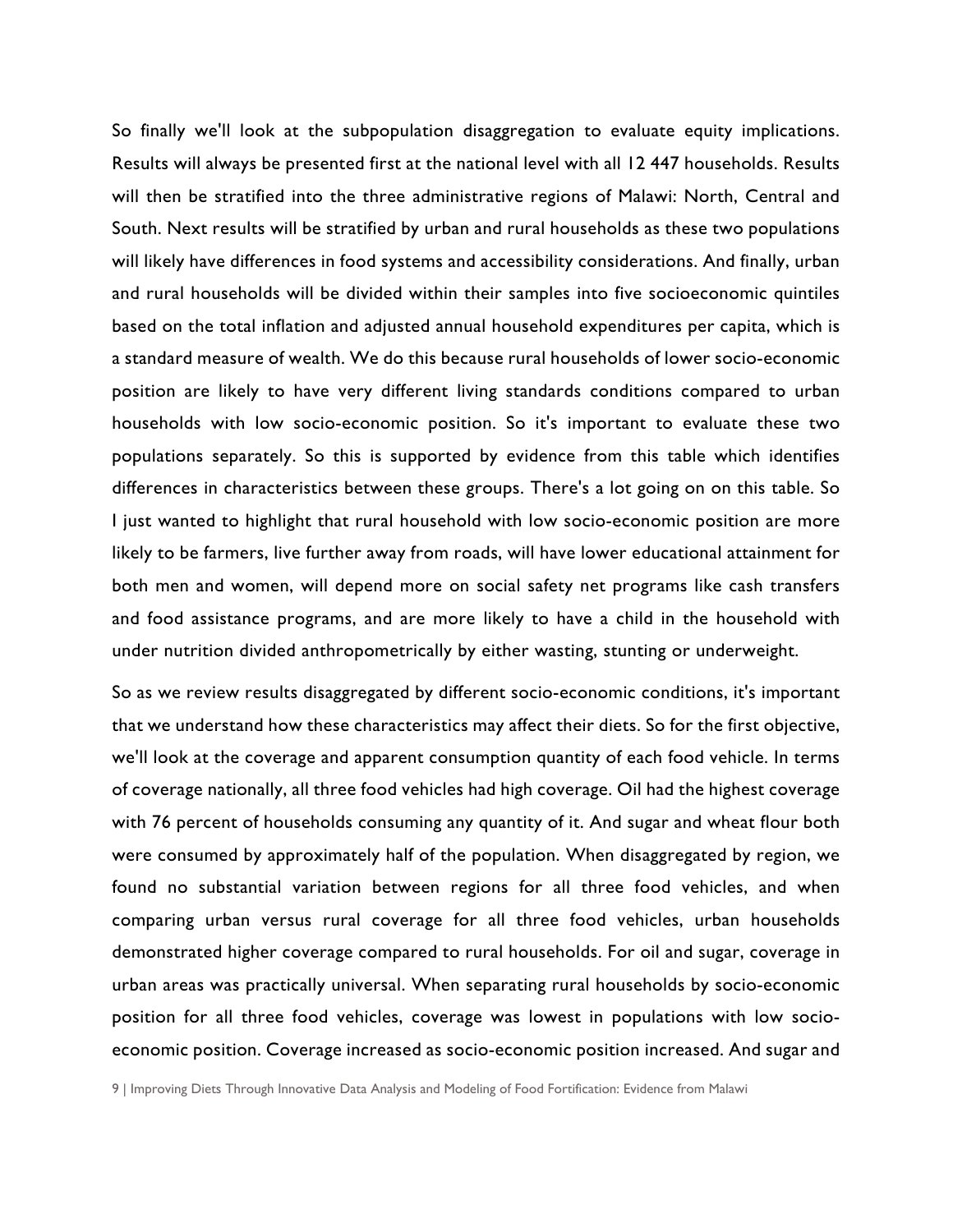wheat flour had exceptionally low coverage in populations of low socio-economic position. For urban socio-economic position stratification, oil and sugar maintain near universal coverage across all socio-economic positions. Wheat flour demonstrated a similar increasing trend in coverage as socio-economic position increased. In terms of apparent consumption quantity among consumers nationally, median oil and sugar apparent consumption was 12 and 28 grams per day per AFE. Medium wheat flour apparent consumption was 9 grams per day for AFE which is approximately one pound full of flour. Similar to coverage, there is no noticeable difference between administrative regions for all free food vehicles. And also similar to coverage, when comparing urban versus rural quantity consumed for all three food vehicles, urban households demonstrated higher median apparent consumption quantity compared to rural households. For wheat flour, in rural residences, median quantity of consumption was so low that it was practically none. And for all three food vehicles in both rural and urban residences, there was an increasing trend in apparent consumption quantity as socio-economic position increased.

So next we'll look at the second objective which is to predict the contributions of fortification on the prevalence of an adequate dietary quality. To assess inadequacy at the national level, we'll be using these percentile curves. From the y-axis is micronutrient density as a continuous variable. On the x-axis is the percentile of the population. So you can imagine these curves by taking all 12 447 households arranging them from lowest density to highest density, then plotting them on this plane which will end up in a curve. The dotted red line is the threshold for adequacy or the critical nutrient density. This is defined as a micronutrient's daily average requirement divided by the mean daily energy requirement. The parts of the population that exceed this threshold or the section of the curve that enters green area is considered to have adequate micronutrient density, and those below the threshold in this red section are considered to have inadequate micronutrient density. Finally, the intersection of the curve and the threshold of inadequacy on the x-axis is the population prevalence of inadequacy. So under the "No fortification scenario", 77% of the population is defined as having inadequate Vitamin A density. Under the "Status quo scenario", inadequacy drops to

<sup>10</sup> | Improving Diets Through Innovative Data Analysis and Modeling of Food Fortification: Evidence from Malawi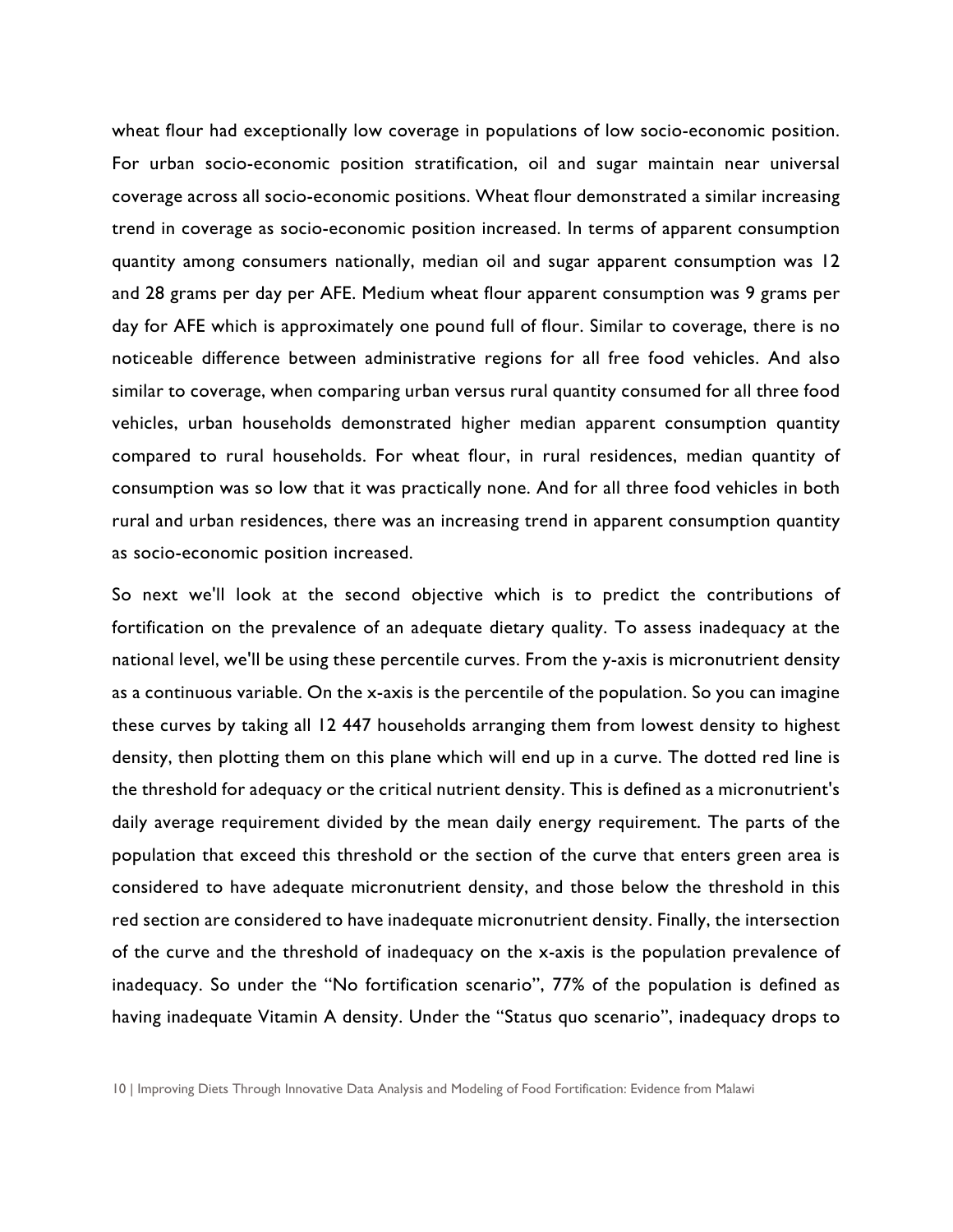50%. And finally under the "Improved compliance scenario", inadequacy drops further to 37%.

So for Zinc, our example of a micro nutrient fortified only using wheat flour, we see very little separation between the three curves and practically no change in the prevalence and adequacy suggesting low potential contributions of a micronutrient fortified by wheat flour alone. And here are the other percentile curves for micronutrients fortified by only wheat flour. Between the three scenarios, we see very little difference suggesting that wheat flour fortification has low contributions overall in reducing dietary inadequacy for all micronutrients in Malawi. The prevalence of inadequacy is above 60% for six micronutrients under the improved compliance scenario. That's for Riboflavin, Niacin, Vitamin B12, Iron and Zinc.

Finally the third objective will disaggregate our subpopulation. So first we'll look at the total populations. So on the y-axis here we have the Vitamin A density of the diet, on the x-axis we have the date the survey was done at the household. The green line indicates the Vitamin A supply assuming no fortification, the solid black line the status quo fortification scenario, and the dotted black line the improved compliance scenario. The colored line on the bottom represents the Vitamin A contributions from each fortification vehicle. So here we see across the entire population that there is seasonality in Vitamin A supply due to contributions from food in the diet. Particularly from green leafy vegetables. When we account for the status quo fortification, Vitamin A supply is increased throughout the entire year and meets adequate densities except in the low season in January and February. If compliance and industry standards were met, Vitamin A density would be sufficient for the entire year, even during periods of low supply.

11 | Improving Diets Through Innovative Data Analysis and Modeling of Food Fortification: Evidence from Malawi Here we disaggregate by urban, rural and socio-economic position where each facet represents the seasonality plot for a different subgroup. We see that Vitamin A from foods or the No fortification scenario green line is relatively consistent for all subgroups suggesting that all subgroups have similar Vitamin A dietary quality. Since only urban populations and rural populations of high socio-economic position are consuming oil, sugar and wheat flour, in adequate quantities, only they receive Vitamin A boost from fortification. And the rural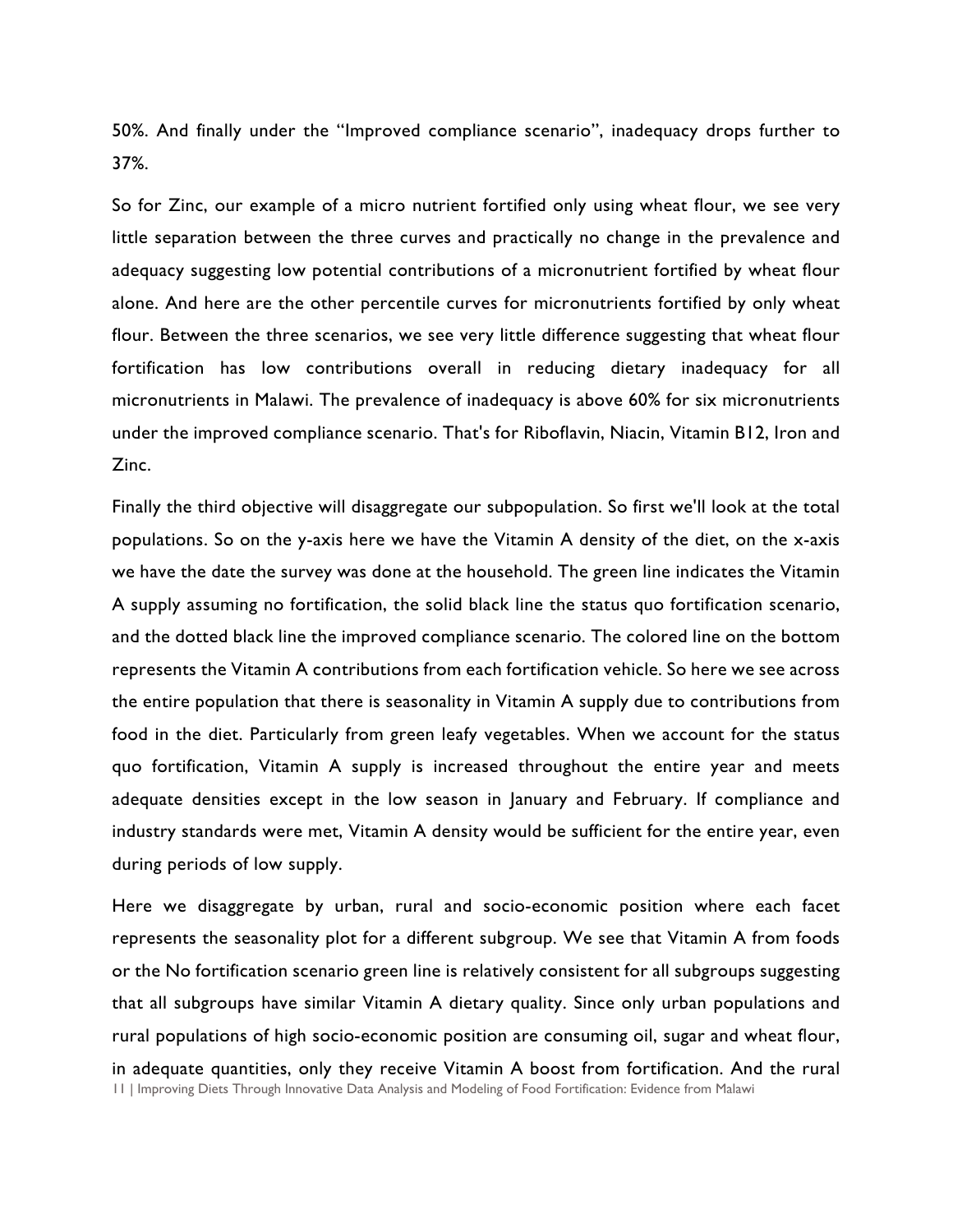populations of low socio-economic positions do not receive a large enough boost from fortification to improve their dietary quality to meet the requirements even during the low season. So when looking at the apparent intake or the quantity of Vitamin A supply in the household, the green line suggests that rural populations of low socio-economic positions start with lower apparent intake from food compared to urban and wealthier populations. However, as previously shown in the density figures, food fortification does not adequately reach these populations and their total Vitamin A supply under both fortification scenarios remains under the adequacy special for the entire year.

So this map shows the district level prevalence of Vitamin A inadequacy using the nutrient density approach. The A, B and C panels represent the three fortification scenarios and the progression from A to C shows the predicted contributions as food fortification improved and compliance at industry level. In the Vitamin A density example, we see high prevalence of inadequacy across the entire nation under the No fortification scenario. As we account for the contributions of fortification, we see that the map lightens across the whole country indicating a decrease in the prevalence of inadequacy as fortification is implemented. Urban areas or the yellow dots in each of the regions in the B and C panel seem to benefit the most from Vitamin A fortification. We can see clearly districts that the fortification of oil and sugar will just not reach, as shown by the darker blue district in the improved compliance panel.

Here we see the same Vitamin A maps except this time using the apparent intake approach to estimate the prevalence of adequacy. With apparent intakes, we have to take into consideration not only the consumption but the composition of the diet, but also how much food is being consumed overall. So for example, some households may have low or inadequate Vitamin A density, but if they consume large enough quantities of that low-density food, they will meet their apparent intake adequacy threshold, while at the same time also greatly exceeding their energy intake thresholds. When toggling between the two maps, we see slight differences once we start to account for the total quantity of foods consumed.

12 | Improving Diets Through Innovative Data Analysis and Modeling of Food Fortification: Evidence from Malawi So Zinc is our example of a micronutrient fortified by only wheat flour. Nationally, we see that there's very little variation across seasons since zinc in Malawi is predominantly sourced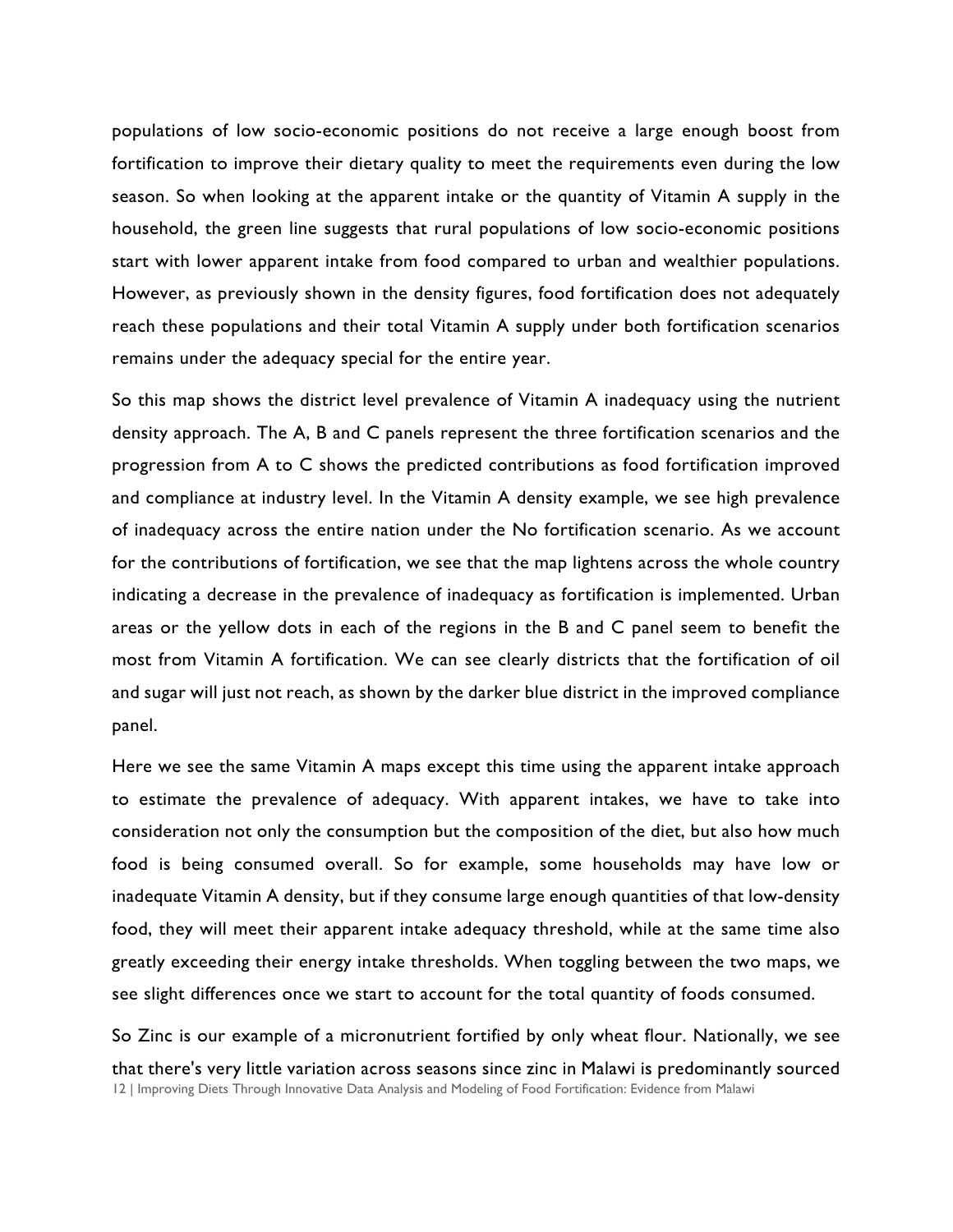from cereals which is consumed consistently across the year. We see little difference between the three fortification scenarios as there's very little contribution from wheat flour as shown by the purple line. When broken down by urban, rural and socio-economic position, we see Zinc density of the diet is relatively similar between all subgroups, and all or below the adequacy threshold throughout the entire year. Contributions of zinc from wheat flour is practically zero for all rural households, where in urban households there's only marginal contributions in households of highest socio-economic position.

So when looking at apparent intake or again the quantity of zinc supply in the household, we see that both rural and urban households … those of lowest socio-economic position have lower apparent intake compared to households of higher socio-economic position. Considering that zinc density is the same across the entire population, this finding suggests that populations of low socio-economic positions just have less food overall when compared to those of higher socio-economic position. In terms of the potential effect of the fortification of wheat flour, we see almost no effect in the entire rural population, and in urban populations, we see that the boost in zinc supply is only present in the population of high socio-economic position.

Here is the next map showing the disc level prevalence of zinc inadequacy using the nutrient density approach. So zinc has low contributions from fortifications. So the three fortification scenarios are almost identical. And here are the same zinc maps, except this time using apparent intake approach to estimate the prevalence of inadequacy, or again accounting for the total amount of foods consumed. From these maps, prevalence of inadequacy is even more similar across geographies, but generally remain pretty high across the board. The predominant source for zinc from the diet in Malawi is coming from cereals, which demonstrates similar consumption patterns across all geographies within the country. But stratifying inadequacy by rural, urban and socio-economic position provides a bit more information. So this table compares zinc inadequacy between the two metrics across the three fortification scenarios, where the darker shades indicates a higher level. And urban and wealthier demographics have poor zinc … like positions where wealthier and … these are cereals. So while the density is consistently poor across the entire population because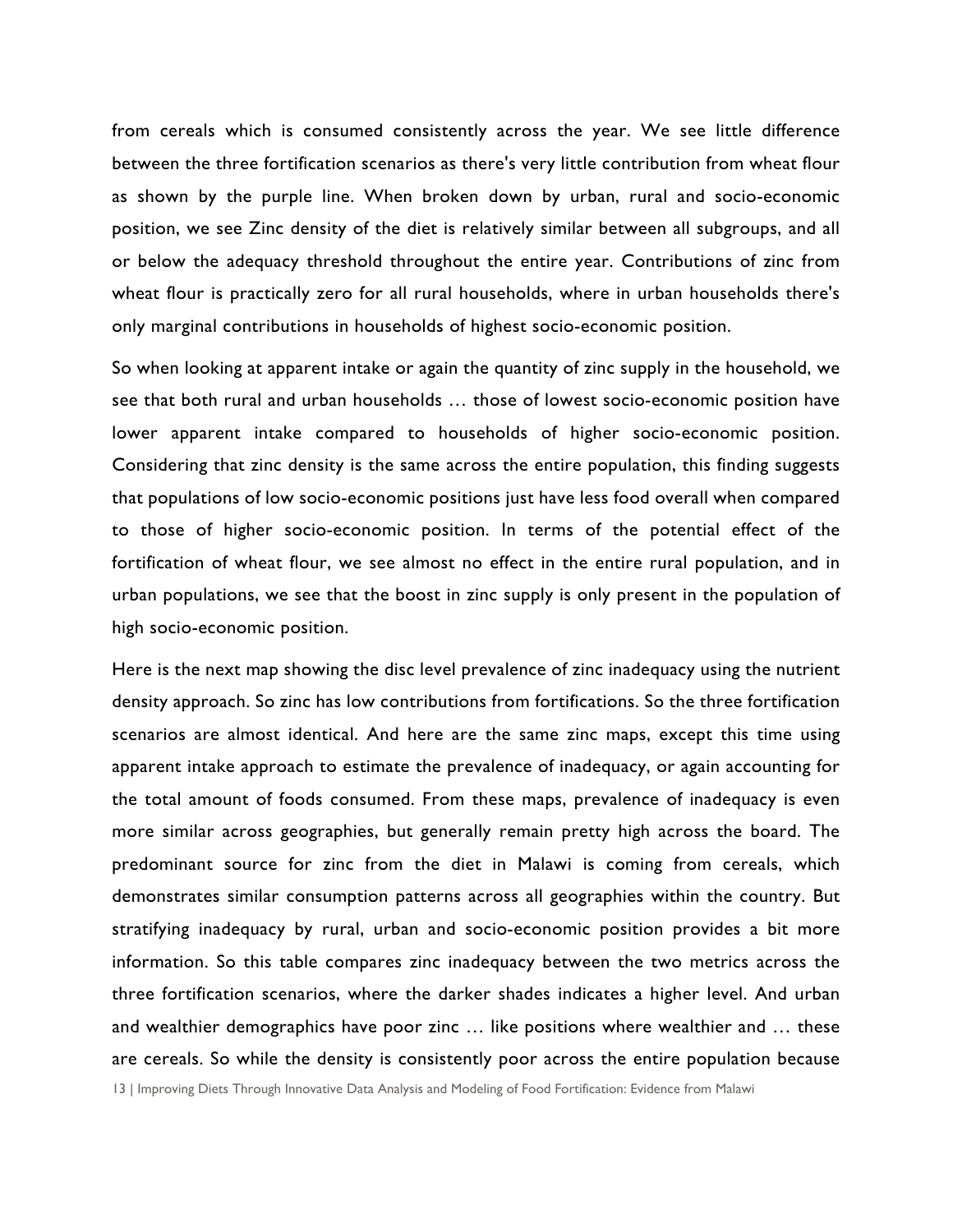the urban wealthy groups are consuming more bites of food, they're able to satisfy their parent intake requirements. These differences are super important but not represented well by district level maps. For zinc, inadequacy is high across all geographies, and programs must develop strategies to reach the poorest population within districts in order to alleviate burdens of zinc adequacy.

So what does this all mean? The first question to address is how much does the overall Vitamin A fortification strategy in Malawi contribute to diet. Current levels of Vitamin A fortification in oil and sugar can reduce the prevalence of Vitamin A inadequacy. For oil and sugar, wide coverage and consistent consumption throughout the entire year make them good candidates as micronutrient delivery vehicles. There's potential for improvement if fortification levels increase for compliance to industry standards. Improved industry compliance doesn't just happen though. This will require investment and improved government regulatory monitoring, potentially subsidies to producers for internal product quality control and reporting, and fortified product labeling to improve feasibility of spot checks throughout the food value chain. There are equity considerations as fortification is less effective in rural populations with low socio-economic positions. There remains a Vitamin A gap that industrial fortification will just not reach. So to reach these groups we will still depend on other micronutrient interventions that can specifically target these groups.

So our second question to address is how much can a fortification program that only uses wheat flour as a delivery vehicle contribute to dietary micronutrients in Malawi? There's little effects of wheat flour fortification as a sole intervention to reducing the prevalence of inadequacy for all micronutrients in Malawi. Consumption is dominated by urban populations of high socio-economic position. Increasing fortification of wheat flour to improve compliance levels will have little effect since wheat flour products are just not consumed in large quantities in Malawi outside of urban populations of high socio-economic positions.

14 | Improving Diets Through Innovative Data Analysis and Modeling of Food Fortification: Evidence from Malawi The Malawian government and research community has explored a number of micronutrient interventions to increase the micronutrient supply in the food system. Modeling studies like the one I have just presented can help identify gaps in current strategies, and point to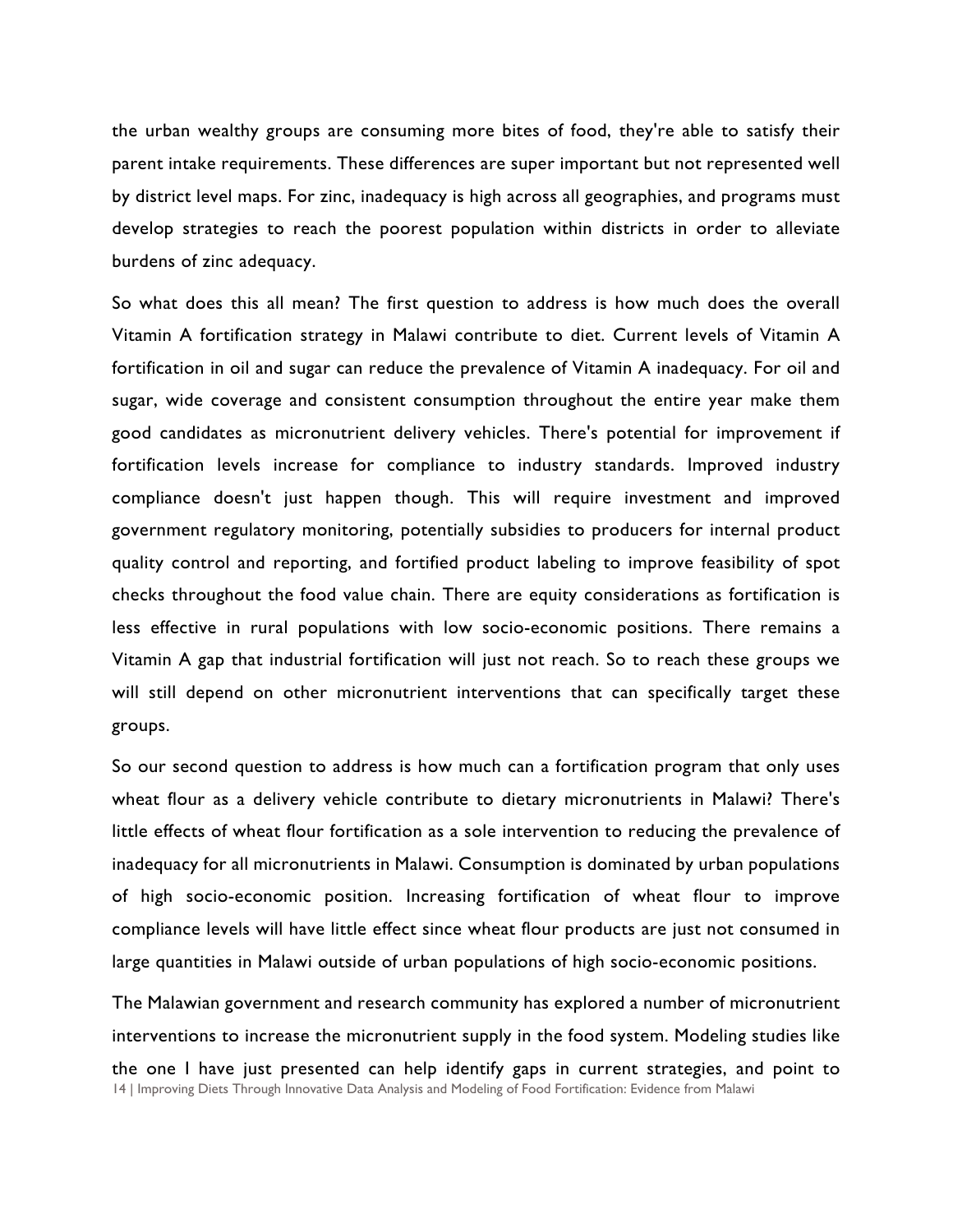complementary interventions that might be required to meet the micronutrient needs for the most vulnerable populations. Further work on the cost and cost effectiveness of alternative micro nutrition interventions can help provide policymakers in Malawi with evidence-based information to help guide the selection of the portfolio of effective and cost effective interventions. So the best way to do this is to select a micronutrient of interest, weigh out all potential options for interventions, and compare strategies. For example, in our vitamin A example, it would be prudent to ask 'what are the potential limits to fortification?' It's continuing the oil and sugar program and filling these gaps by introducing a regulatory framework and continuing high-dose supplementation of rural children more or less cost effective than implementing and scaling up the production and promotion of Vitamin A bio-fortified orange maize. The MAPS project is currently working with our team of developers to integrate this kind of data and analysis into the tool function which I believe will be hugely helpful to decision makers to help inform policy.

So what do these results mean in relation to the biomarker analyses conducted as part of the most recent micronutrient survey?

In Malawi the most recent micronutrient survey indicated a low prevalence of Vitamin A and iron deficiency. Our model predicted that about half of households had inadequate dietary supply of Vitamin A, particularly rural and poor populations. It is important to recognize the nuances of these two data systems and how we can use data from both to inform the broader micronutrient narrative within a country. For example, our dietary supply model did not take into account Vitamin A contributions from high dose supplementation, but the most recent MNS reported that 67% of children 86 to 59 months received a high-dose Vitamin A supplement within the past six months. To measure the population prevalence of a micronutrient deficiency, we will always depend on micronutrient surveys to collect biological samples and to access biomarkers. For our mathematical models, using HCES data can help inform the design and interpretation of future micronutrient surveys.

15 | Improving Diets Through Innovative Data Analysis and Modeling of Food Fortification: Evidence from Malawi So this study did have limitations. First micronutrient composition of food items is assumed to be consistent across all households and sensitivity to these input parameters needs exploring. One study done in Malawi found that Vitamin A fortification in oil deteriorates as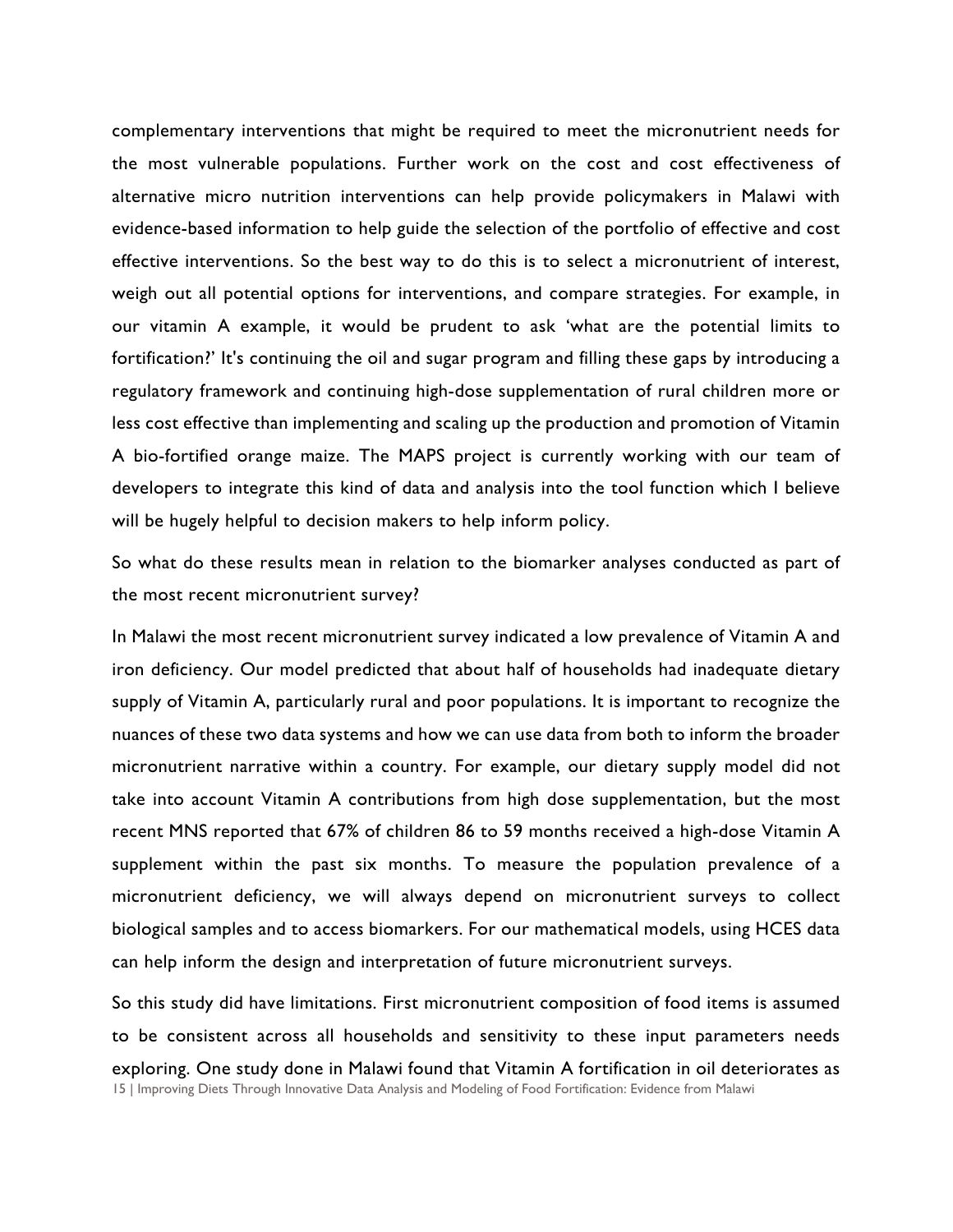the food product moves through the supply chain. Another study in Malawi reported subnational variation in mineral micronutrient composition staple crops across spatial scales due to soil properties and other environmental factors. So other MAPS research is currently underway looking into how this will affect our results. The MAPS tool will have features to modify what we call pre-baked models, using data brought by the user. This research does show that variation in food composition sub-naturally has a large impact. These bring your own data features in the tool will be especially important to develop new models integrating these data on the fly.

Second our model could not isolate the prevalence of inadequacy for demographics within the household, particularly for children under five and women of reproductive age. HCES questionnaires collect food consumption data at the household level. Meaning that quantities consumed by individuals within the household rely on a number of assumptions on how the food is distributed. Conclusions for these subpopulations will continue to require individual level data, from individual dietary assessment and micronutrients biomarker assessment.

And finally, there are certainly limitations in the food consumption data itself that leads to additional error. We have a very good working relationship with our partners at the World Bank's Living Standards and Measurement Study who are responsible for providing technical support to national governments and implemented their surveys. They're very interested into research to improve survey methods, to improve quality and usability of household food consumption data, and our team happily sees our perspective as modelers into their discussions. So thank you all so far for taking part. If there are any specific questions, I've included my email address here so feel free to drop me a line. I am excited now to open discussions to our panel where I hope we can answer some questions and spark some conversation about this approach. But to also discuss potential opportunities that we can explore moving forward. So I will hand it back off to Jennifer to introduce the next part of this webinar.

# **Jennifer Yourkavitch**

<sup>16</sup> | Improving Diets Through Innovative Data Analysis and Modeling of Food Fortification: Evidence from Malawi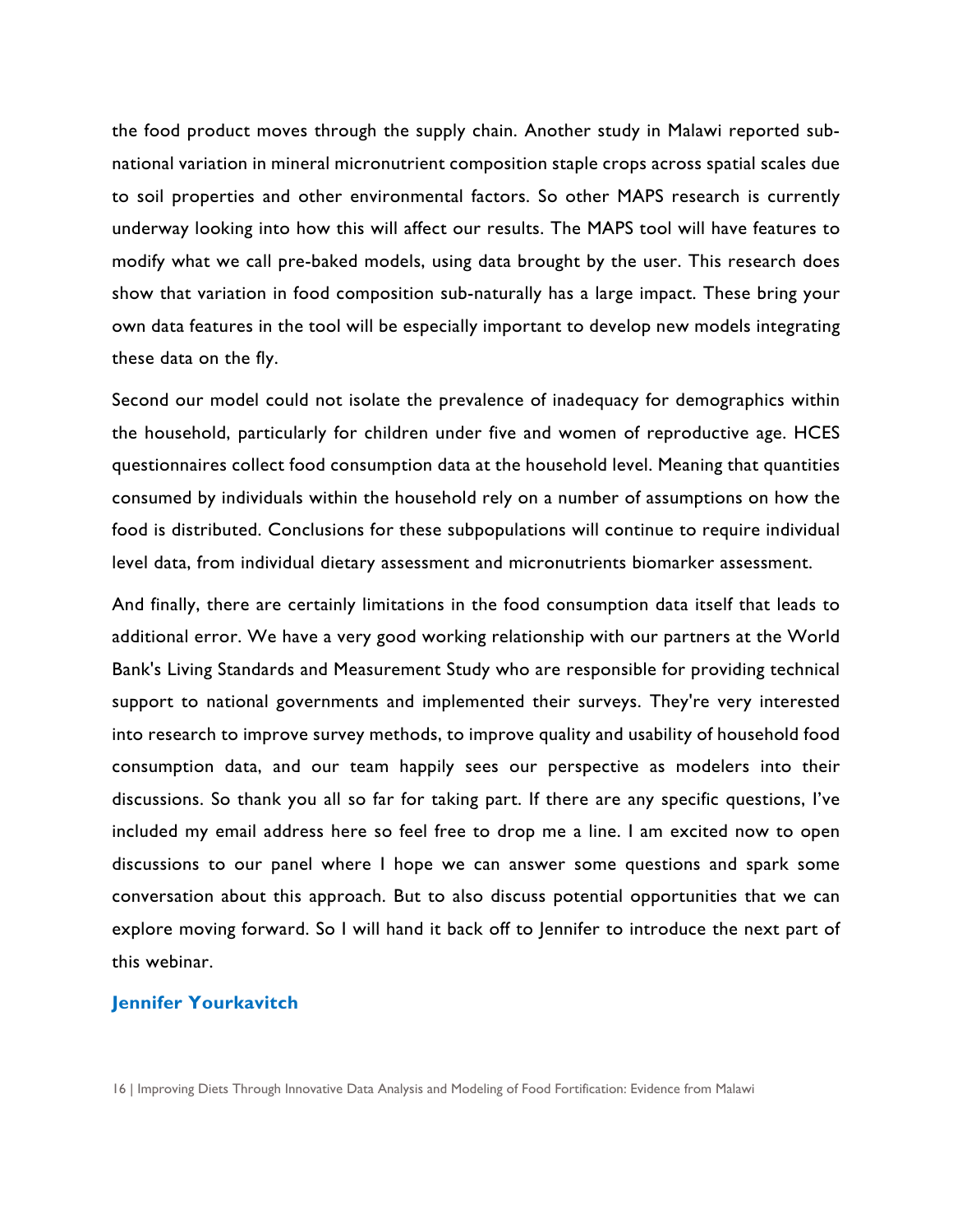Great, thank you so much Kevin for that excellent presentation. We can really appreciate through your clear visuals, the analysis that you performed with HCES data, and your findings showing the contribution of the various fortification strategies on different populations within Malawi. So thanks so much.

#### Next slide please.

For the next portion of our webinar, we have a panel to reflect on these findings. All of our panelists have been involved in this work as advisors or collaborators including Louise Ander who leads the MAPS project and is based at the School of Biosciences at the University of Nottingham in the United Kingdom. Dr. Ander has a background in managing and combining environmental spatial data sets to understand links between the environment and nutrition, with a specialization in geochemical data. Her research includes long-standing partnerships with colleagues in Malawi including Dr. Alexander Kalimbira, another one of our panelists today, with whom she investigates mineral micronutrient deficiencies. She is also a geochemist in the Center for Environmental Geochemistry at the British Geological Survey in the United Kingdom.

Omar Dary serves as a nutrition science specialist in the Bureau for Global Health at the U.S Agency for International Development. Dr. Dary has worked in public health nutrition from basic research to strategic planning at national and global levels. His major areas of expertise are micronutrient assessment and food fortification, and he has been involved in food analysis, nutrition surveillance, food and nutrient intakes and biomarker interpretation, for the design, Implementation, monitoring and evaluation of specific nutritional interventions. He has been an advisor to many international organizations such as WHO, UNICEF, WFP and FAO, and has provided technical assistance to more than 45 countries. He is a current or past member of several international consultative groups for micronutrient nutrition.

Alexander Kalimbira is an associate professor and head of the Department of Human Nutrition and Health at Lilongwe University of Agriculture and Natural Resources, also called LUANAR. His research mainly focuses on child growth, adolescent nutrition, micronutrient nutrition, and diet-related non-communicable diseases, with particular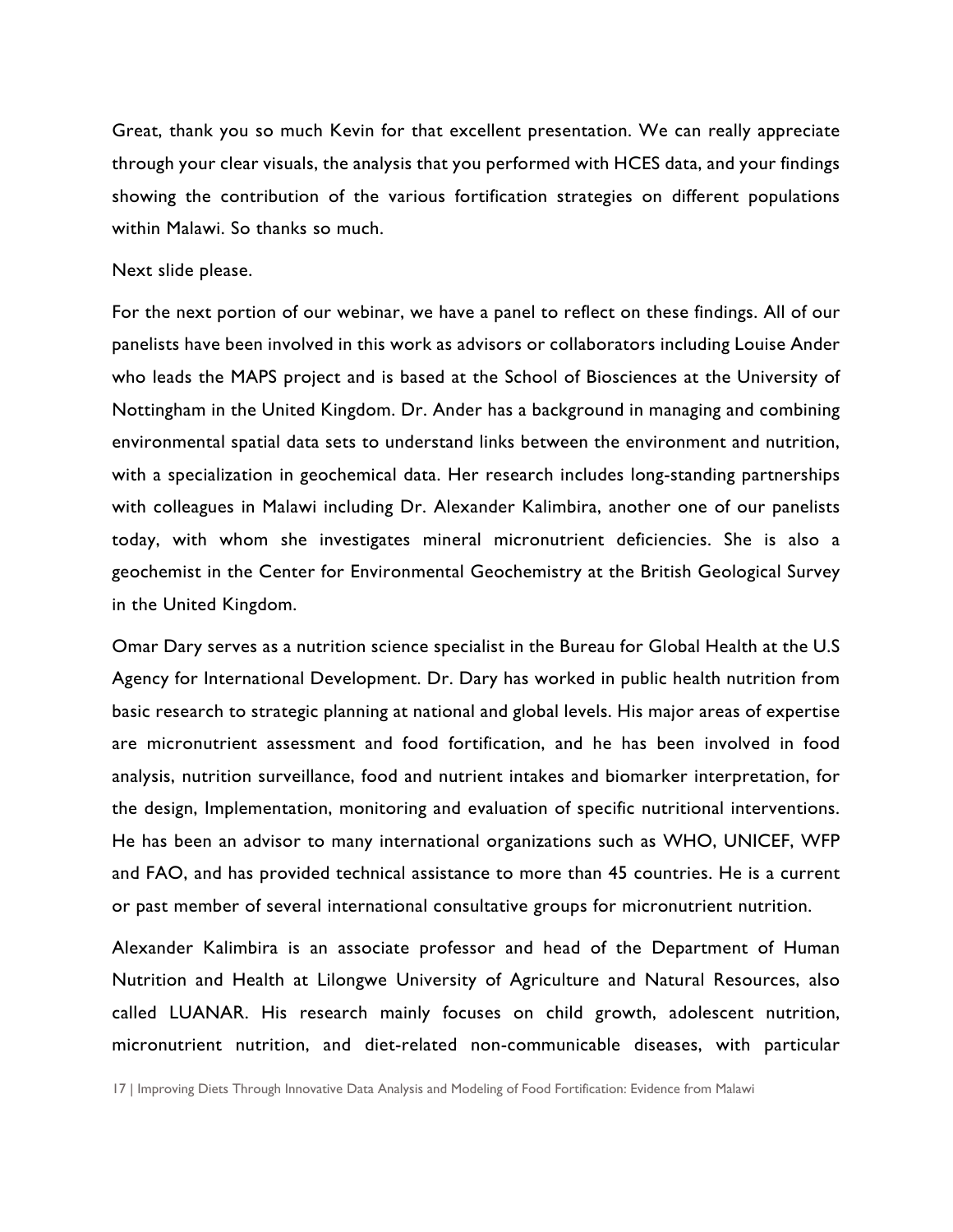emphasis on determinants and behavior change issues in the Malawian context. Dr. Kalimbira is the LUANAR lead for the MAPS project in Malawi.

Gareth Osman is a human nutritionist and family scientist with a special interest in improving child and maternal nutrition. As a specialist in human nutrition, he has extensive experience in program implementation, and monitoring and evaluation, as well as competencies in dietary assessments, nutrition status assessments, nutrition education and food analysis. He is also proficient in multiple analytical software packages. Mr. Osman is currently a nutritionist at Lilongwe University of Agriculture and Natural Resources, Department of Human Nutrition and Health where he is working on the MAPS project. He is integrating and analyzing HCES data, landscaping biomarker data, and co-designing the MAPS tool. And now over to you Louise.

# **Louise Ander**

Thank you so much Jennifer. It's a pleasure to be with you all today and thank you to Kevin for a fantastic talk. Yes, I'm Louise Ander. I'm from the School of Biosciences at the University of Nottingham, and the overall lead of the MAPS project. The project name MAPS stands for Micronutrient Action Policy Support and we are funded by the Bill and Melinda Gates Foundation. The MAPS project is building an open access web deliver tool which allows users to explore estimates of micronutrient deficiencies at a sub-national scale, and then to take these estimates forward into functionality. Which allows the effectiveness and cost of interventions to be compared. You can find our project page at []. So we are an interdisciplinary team. We have got a real blend of technical skills in the project. These include human nutrition, agriculture, economics, spatial data statistical analyses, all of which we need in order to populate the tool. But we've also got a specialists in data architecture, scripting, coding of processes when they're within a web delivered tool, and the web development - the front-end team themselves, all of whom we also need in order to build this functionality and allow it to be accessible.

Our functionality will include a bring-your-own data capability. So you will be able to bring your own data sets which are in a common type of data set to those which are hosted within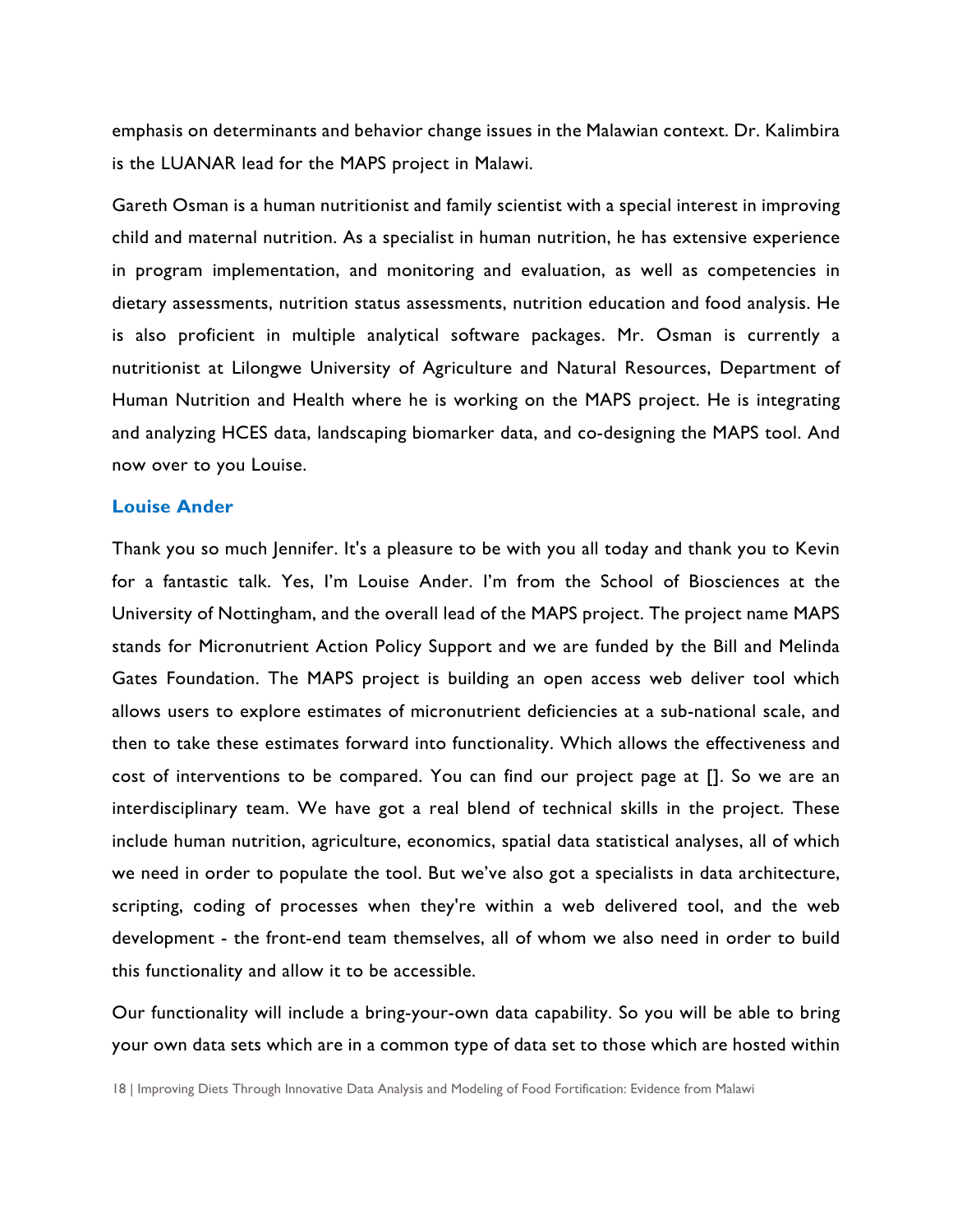the tool. The team is drawn from seven organizations. So on this school we've seen Kevin and he's part of the team at London School of Hygiene and Tropical Medicine, there is myself and my colleagues at the University of Nottingham, and also Lilongwe University of Agriculture and Natural Resources, and you will hear from Alexander and Gareth very soon. In addition, we have Addis Ababa University from Ethiopia, the University of California Davis from the USA, colleagues at IFPRI who are based in the USA and in Johannesburg in South Africa, and also the British Geological Survey in the UK. Our geography of interest for the MAPS project is Sub-Saharan Africa, but we have deep dive if you like really detailed data exploration activities focused in Ethiopia, Malawi and also Burkina Faso, although we have got other national teams that we're in touch with as well from other nations in Sub-Saharan Africa. Our initial assessments of micronutrient deficiencies are generated either from proxies of diet, and Kevin has shown an excellent example of that, or from micronutrient survey biomarker data. These are visualized at sub national scale. We then use the IFPRI impact model projections to place the diet proxy data in the context of expected trends in food and therefore nutrient availability under alternative future scenarios out to the year 2050. And these alternative future scenarios include all sorts of different climate change models for instance and the impact they may have on all our features. Kevin's work provides an excellent example of some of the functions which will be enabled within school, particularly initial estimates, of the micronutrients in their diet which can be taken forward to examine the likely effectiveness of interventions in the diet. The spatial and societal dimensions of the micronutrient deficiencies revealed in Kevin's work, and of course supported by the literature as well, make us all the more keen to play our part in making such estimates more readily accessible to data use, data owners, and to other users. To us, a really important dimension of the MAPS project is our collaborative working. And this is obviously one great example of it - this way that we've collaborated with USAID Advancing Nutrition, and this particular project being presented by Kevin. In MAPS we've got an ethos of working with potential users of the tool to ensure our work is aligned to user priorities, and that we are transparent and collaborative in the methods we use to process and present data. Thank you for this opportunity to share some information on the MAPS project with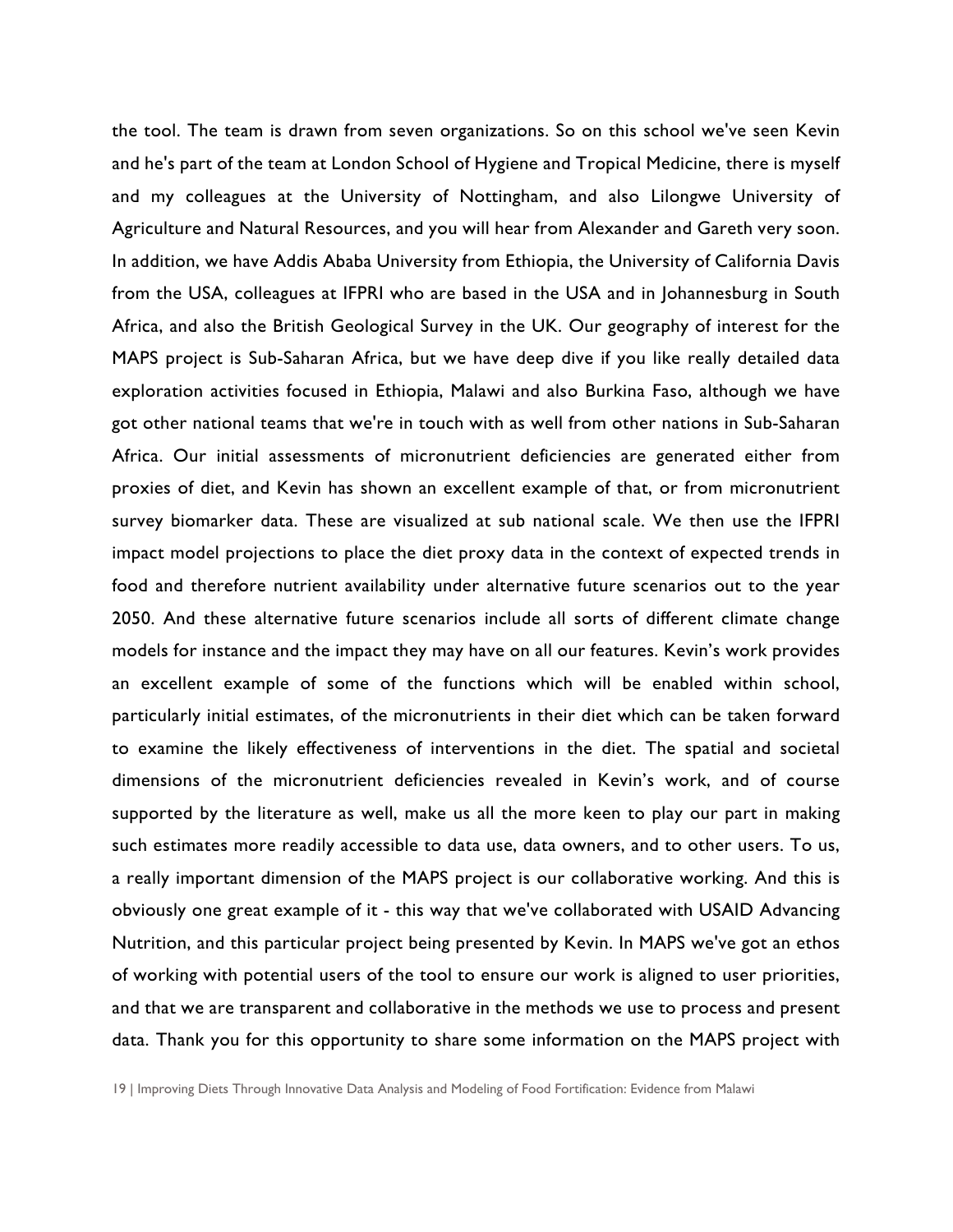you, and I hope that you find some of the approaches described of interest to you in your work. I would very much like now to turn to Omar, thank you.

#### **Omar Dary**

Hello everyone, it is really a good pleasure that more than 200 attendants are in this webinar. And looking all over different continents and very specialized institutions and all of them, it only shows to us that we are combining evidence based to the advocacy. I mean it's easy to do advocacy but it's more difficult really to prove that things are going to work. And that is why Kevin's presentation is very important. He showed to us that the impact or the potential impact of fortification is well beyond the presence of the fortified foods in the markets or even the consumption of those. In the case of Malawi, because the consumption of wheat flour is too small, the impact that is really expected is going to be so little. However also it shows that if we combined two common edible products: oil and sugar with Vitamin A, it was possible to reduce the inadequacy of Vitamin A in the nation by 77 % to 50 %, even using the current fortification scenario. And if everything is improved and the compliance is better accordingly with the actual standards, the reduction of the inadequacy is going to be 37%. But it is important to point out two things here; the impact does not depend in the consumption of the fortified foods, the impact depends in the amount of the nutrients that are delivered to the fortified foods. And that is a function of two things; the content of the nutrients in the fortified food, multiplied by the amount of the intake of those food vehicles. And that is the reason why the urban benefit more than the rural populations, and the not poor benefit more than the very poor. That is the nature of food fortification.

20 | Improving Diets Through Innovative Data Analysis and Modeling of Food Fortification: Evidence from Malawi However, despite of that, we move the nutrient intake to the right. That means even those with very low intakes of the Vitamin A in this case now were not inadequate. And the key factor is not providing too much Vitamin A to those already in the high index. But that is shown in Malawi. And some of the questions was why using density and what the apparent intake, and that is related to Gina Kennedy's questions 'what happens if dietary guidelines of reduction of certain foods is in the country. The density is going to tell us what is really the content of the nutrient base and the amount of energy we should have every day. And the adult female equivalent tells us what is happening right now in the country. That is why we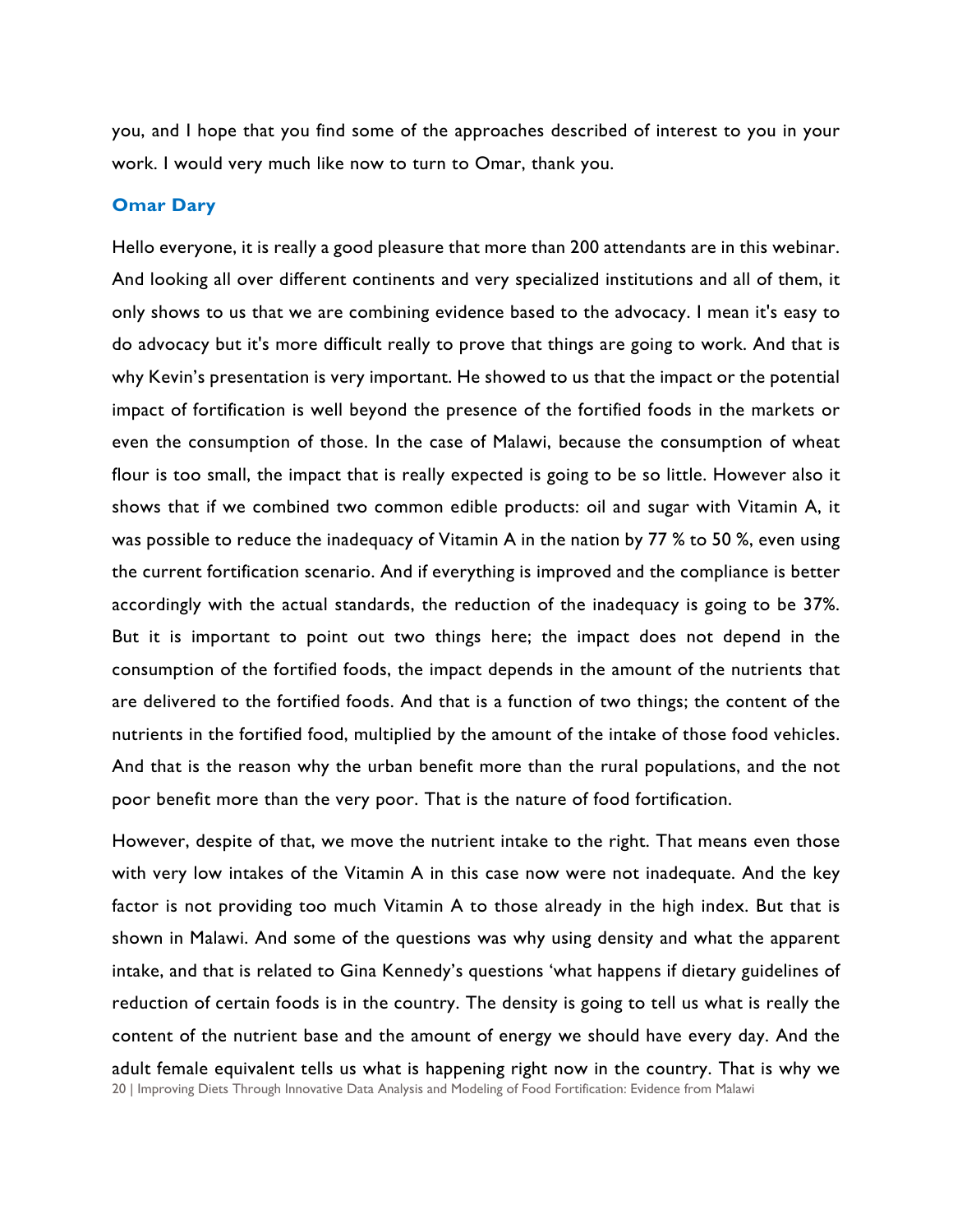saw in the zinc why despite that the density is low in the whole country in the diet, in the urban areas, apparently the population is not too much affected by the low intakes of zinc. But that is because they are eating a lot or much of these cereals and I know much about probably even the wheat flour. But when that is reduced, that is going to have a problem. That is why it is good to have the combination of the two ways to present. The density to look into the quality of the adult female equivalent to look the apparent intake which is an approximation. The other lesson from this is that the impact is not necessarily at the home level, the fortified foods need to comply with the standards because we need to measure the average content of the nutrient at the home level, and that is the one that we use. Obviously, if we increase the compliance we are going to increase the potential. But the effectiveness of the program is not really dependent on that.

Finally I would like to show that this tool, using the household consumption expenditure survey, is one of the tools that we have and that we can use. Following what Lynette Newfield from GAIN has always said; the tool depends in defeat to the purpose". That means this tool is not to know what is the distribution of the foods among the members of the family, it is not to tell us what the children are eating, even the infant's, No!. It is telling us what is the nature of the diet at the national level by a strata going down to the family, and that allows us to screen the different strata, socio-economic growth, geographical areas, to provide national policy and agriculture, national policies in food fortification, and how we can combine this with other interventions. As the case in Malawi, food fortification is not enough for the very poor, especially in the rural areas. We need to motivate other interventions like biofortification or concentrate and supplementation in those areas. It is also helping us to see what are the designs of the other interventions, what are the nutrient needs to be done, what is the nutrient that we need to put into the supplements in order to improve these things. We also found in this study that in Malawi, apparently, the inadequacy of Vitamin B2 is very high, to our surprise, but folate is not too high. And both are important Vitamin B vitamins. And now we need to look into those and at the country level, how we can use biomarkers really to tell us, and we can confirm that the zinc inadequacy is also in the biomarkers.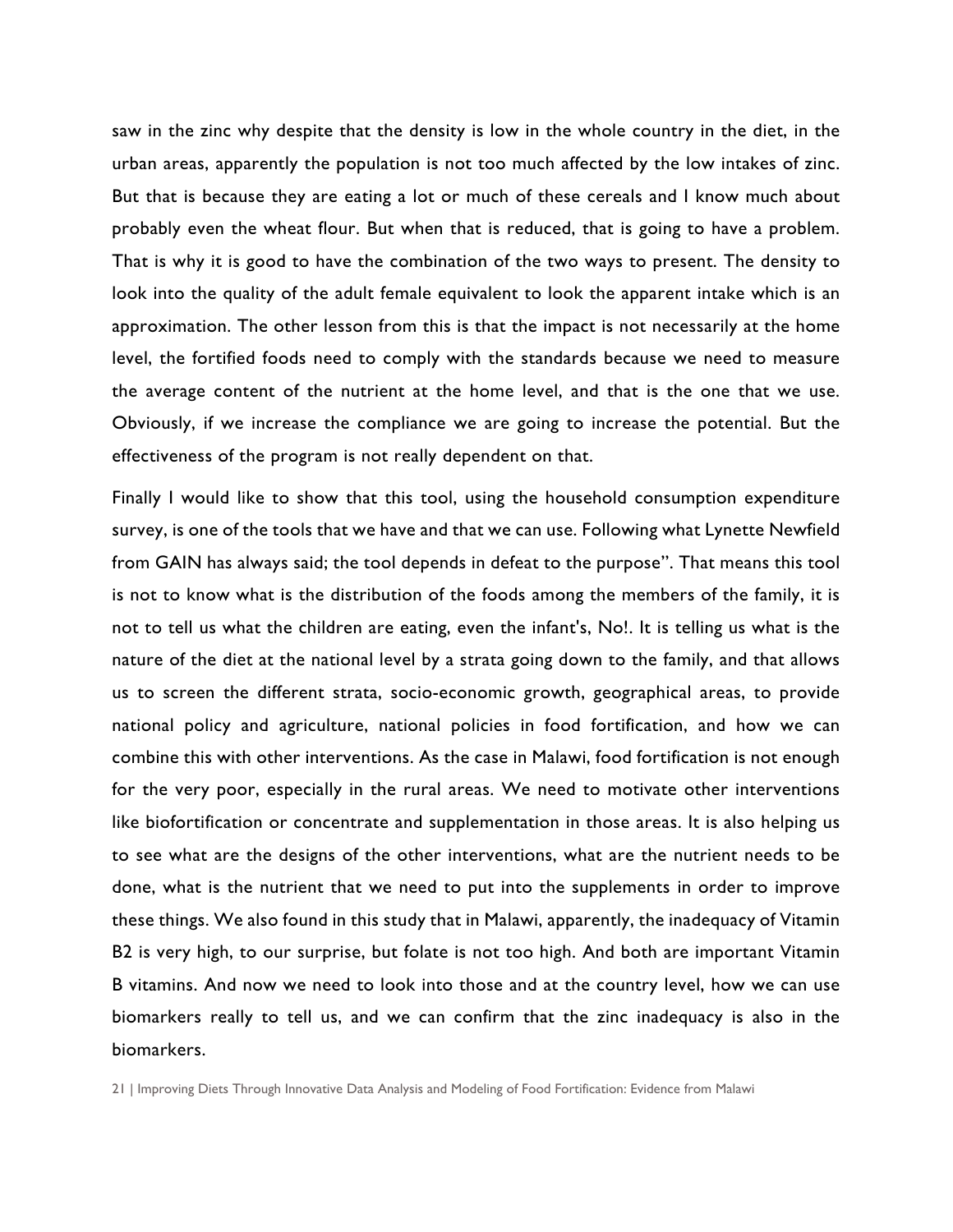In summary, this is a tool that is very important because it provides us timely data at a low cost and fast. And it could be used by nutritionists, epidemiologists, food scientists, agronomists, policymakers. It is helping us to really have something even before the interventions have started. And it is for us to learn a little more how to improve, but also know that we need to combine this with others. Saying so, now it's my pleasure to introduce Alexander.

# **Alexander Kalimbira**

Thank you very much Omar. I'm delighted to have this opportunity to share, with all of you that are attending this webinar today from different parts of the world, the potential uses of the MAPS tool as has been demonstrated by Kevin in terms of policy and programming in my country. I'm a Malawian and I live in this country. As was introduced earlier, I am based at the university and although I teach at the university and do research and outreach programs, I'm privileged because I'm a member of what is called the Malawi Nutrition Policy Advisory Team. This is a small team of between 12 and 15 individuals that the government of Malawi invites periodically to ask them specific questions about policy or programs, and we are supposed to advise the government on what kind of direction they need to take on policy and programming issues that are very critical.

For many years and even up to now Malawi has been focusing largely on reducing stunting, which remains very high. But in recent years, there is a lot of change in terms of the shift, in addition to focusing on growth indicators, there has been a lot of keen interest in micronutrient nutrition. And therefore, the government of Malawi for example would be grappling questions such as (1) Which approaches would accelerate reduction in micronutrient deficiencies; (2) How would different approaches affect the majority of population who live in rural areas of the country where the burden of micronutrient deficiencies tends to be higher than in urban areas. 86 percent of Malawians live in rural areas; only 16% are in urban areas. And you saw the data from Kevin on how those in rural areas are disadvantaged in terms of having access to fortified foods; (3) Government would be interested in a question such as how can the national micronutrient response address seasonal variations in access to critical micronutrients.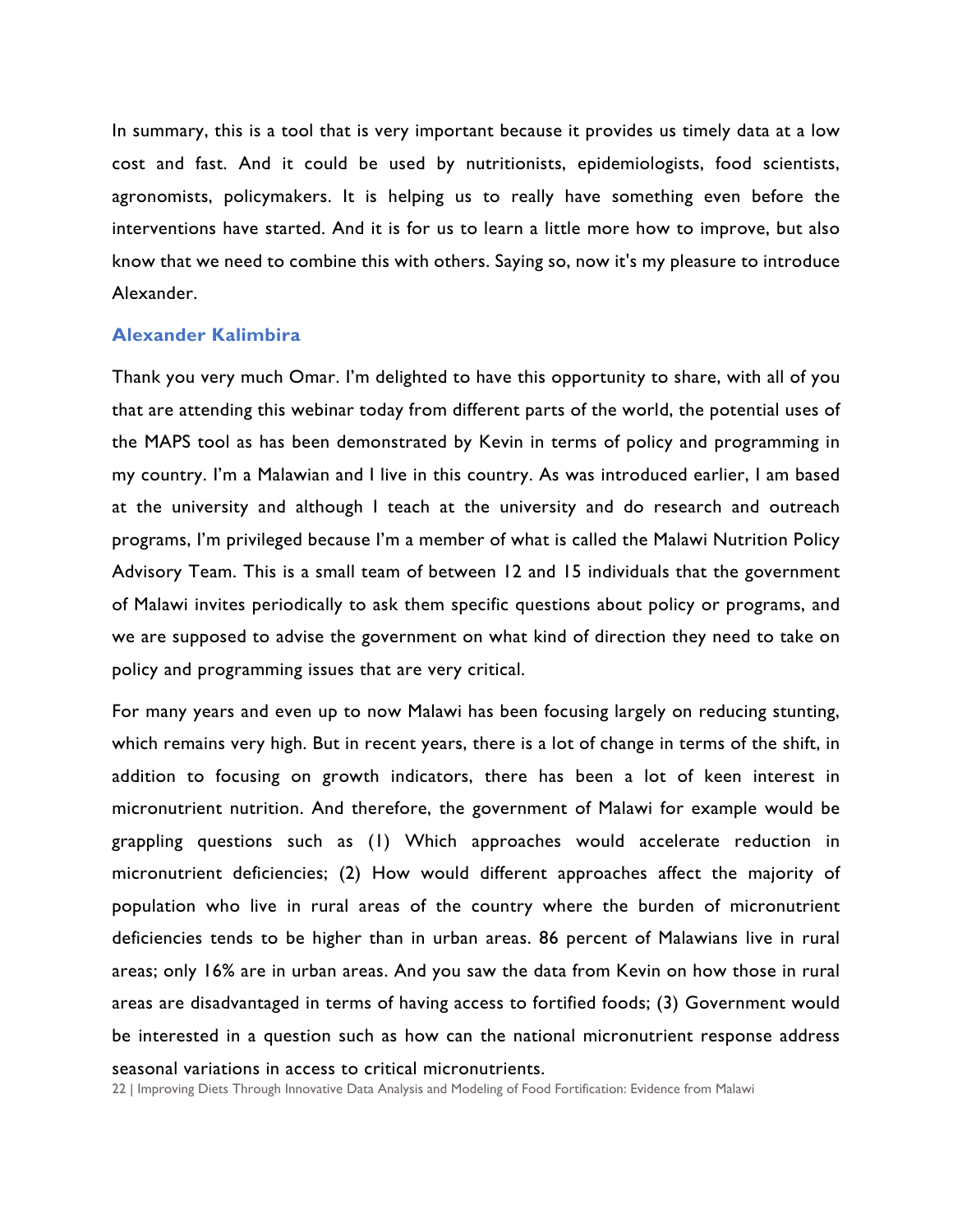Presently, in our country, we pursue several approaches in our effort to curb micronutrient deficiencies and this includes supplementation, as was indicated, of vitamin A, Iron and Folic acid, the fortification of centrally processed foods that Kevin also alluded to cooking your wheat, maize-based products, salt and sugar. Number three biofortification of commonly consumed foods. And right now beans have been bio-fortified with iron and zinc, and also we have a large program on orange flesh sweet potatoes with Beta carotene which is the precursor of Vitamin A. And number four, a few years ago, Malawi also piloted and now introduced in several districts home fortification with 'Mix Me', this is a local version of the Sprinkles that are known globally. And lastly, government pursues dietary modification and diversity to incorporate rich sources of key micronutrients in the diet. And so with so many options that are there on the table, coupled with many things that we don't know of, it would not be easy for a policymaker sitting in the government of Malawi and even programmers to make decisions that would save the nation very well. There is already a question that one of you asked saying 'shall we continue to add Vitamin A to sugar when there is a growing problem of NCDs and overweight and obesity. So, I see Kevin's work, as has been presented, to be an important tool in what I would like to call the Malawi nutrition toolbox, which my colleagues and I would use to save the policy advisory team better, because then we can demonstrate different scenarios and what those scenarios actually would mean to the government of Malawi and to the people of Malawi moving forward. So thank you so very much and now over to Gareth.

#### **Gareth Osman**

Thank you very much Alexander and all the presenters, and I would like to thank everyone for participating in the webinar today. It's an honor to be with you all. My role on MAPS in Malawi is to lead the integration and analysis of the newly completed 2020 Household Consumption and Expenditure Survey, the IHS-5 data. And I also support the process of codesigning the MAPS tool here in Malawi. Co-designing is a process in which the future potential users of MAPS tool are invited to assist in ensuring that the questions the tool enables them to answer are a good match for their priorities. Kevin has done an outstanding job with the Malawi IHS-4 data by setting the stage and the pace for some of the most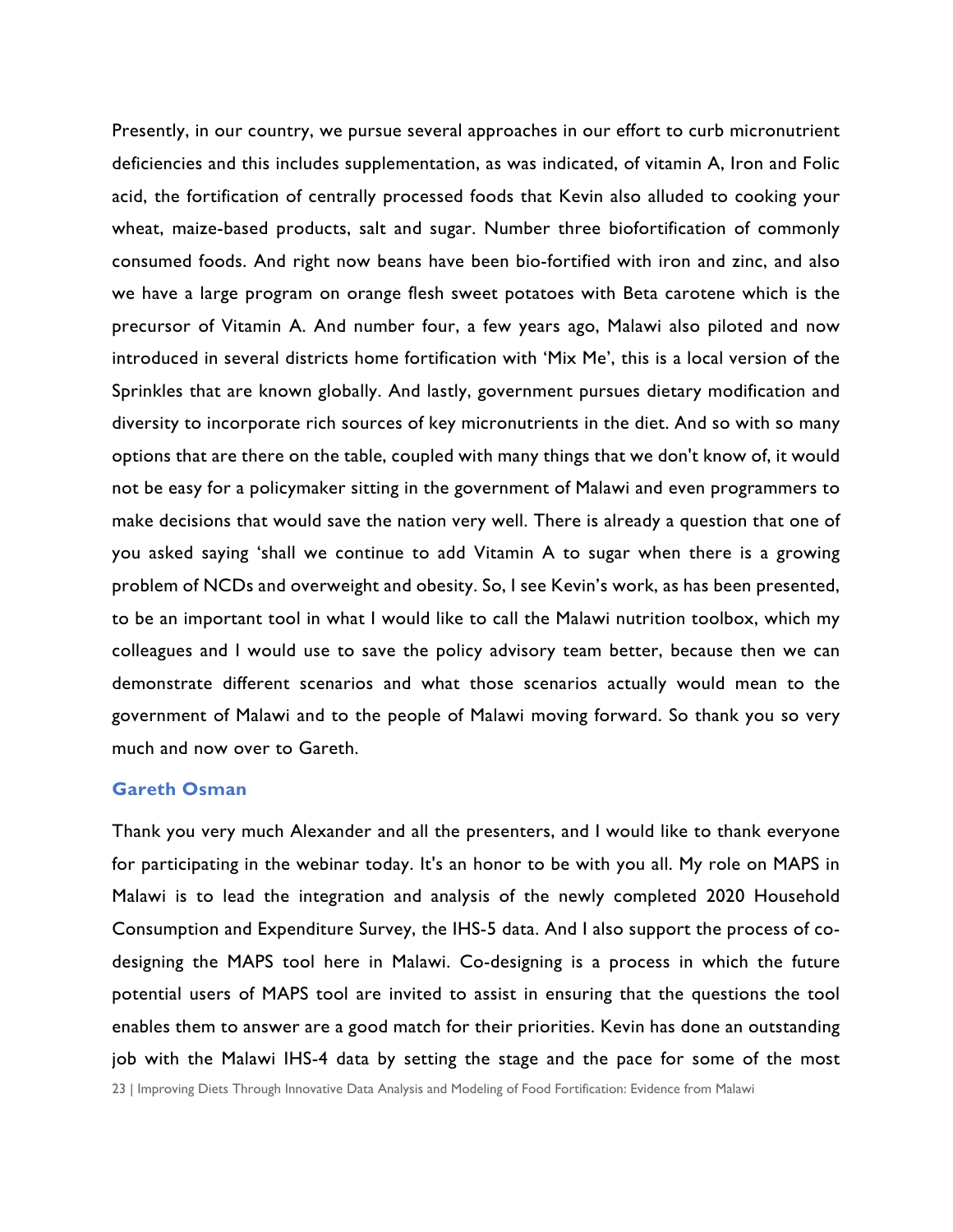important and critical analysis and modeling that can be done with the IHS datasets. To date, as Malawi, we have the capacity to conduct similar types of analysis through the use of our training sessions, the sharing of our scripts via GitHub repositories and excellent networking and collaboration within the MAPS team. As a result, we are now proficient in analytical packages predominantly 'r', which enables us to create excellent r-scripts using these types of data sets. And also we are aware of the complexity of these IHS service and the importance of tidying up the data sets. And hence we gain a better understanding of the tidying experience with these tidying processes of these data sets, from data retrieval to the individualization of household consumption using both the per capital approach and other male equivalent approach, as well as the other female equivalent approach that Kevin has just presented.

In addition, we have the local expertise which enables us to easily identify and describe unique food items. Because, at least half of the food items in these data sets have got local names. And finally we are able to make effective use of the food composition tables, which are critical in these analysis, and having our own Malawian food composition table puts us in a stronger position to match and qualify local foods accordingly. The good news is that I began tidying up the HIS-5 data in early May of this year, and we are getting closer to conducting analysis and applying the results in MAPS. Thank you all very much for your attention. And now, back to Jennifer.

### **Jennifer Yourkavitch**

24 | Improving Diets Through Innovative Data Analysis and Modeling of Food Fortification: Evidence from Malawi Thank you Gareth and thank you to the panel for those comments. We will now use the rest of our time together; about 26 minutes or so, for questions and discussion. We've been compiling a list of your questions. Please continue to put questions in the Q&A feature of Zoom. To do that you're clicking on the Q&A icon in your Zoom controls, that will pull up the box. You type your question in the space and then click 'send'. We'll try to get to as many questions that we can in the time remaining and we will post written responses to the questions that we cannot get to today. All right so let's go to our first question and Kevin this is for you. What is the difference between the adult male equivalent method and the adult female equivalent method, could you spend some more time explaining that difference?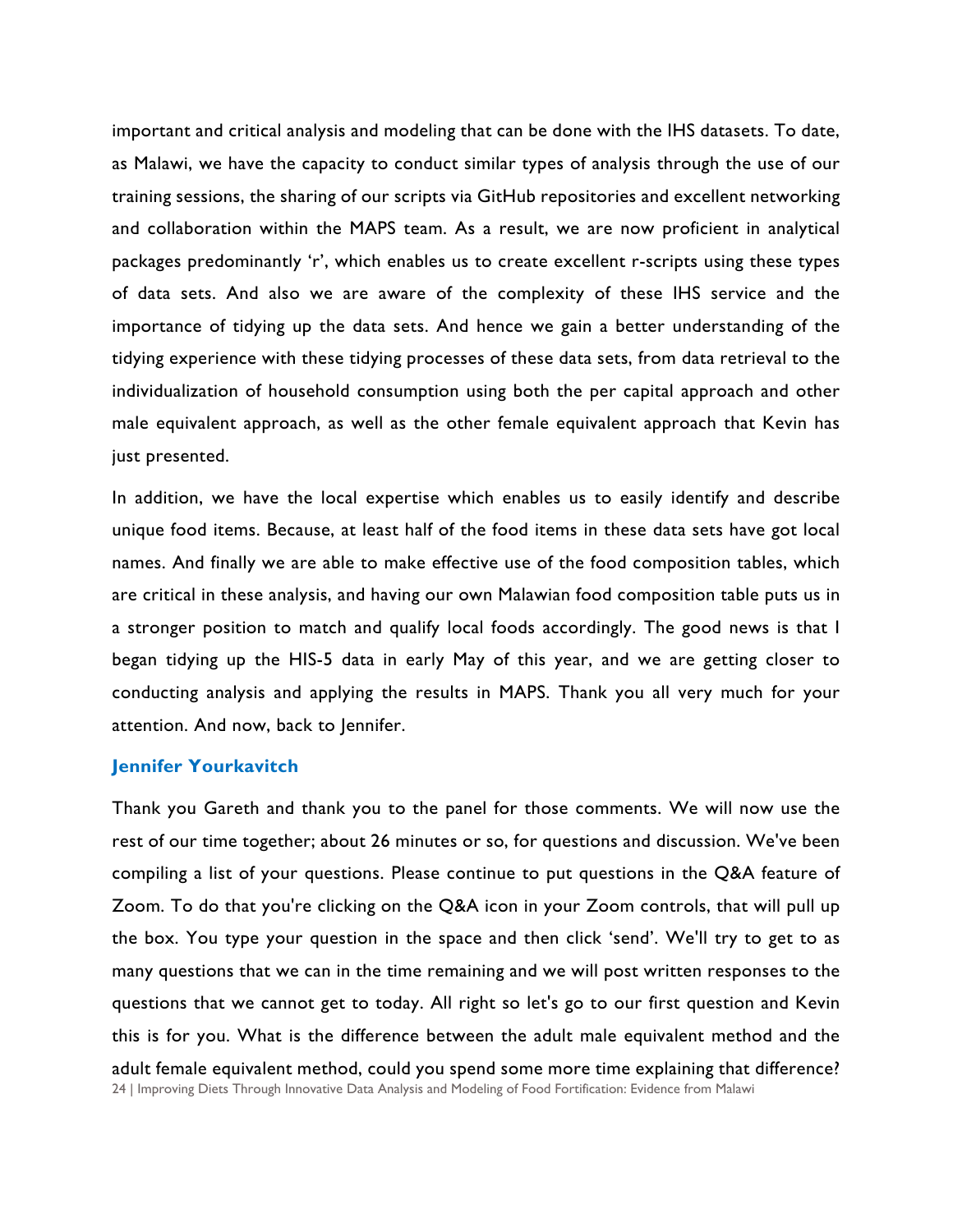# **Kevin Tang**

Definitely. With apparent intake, what we are doing with household data is we are individualizing the total foods that are consumed by the household and we are trying to figure out how much of that food is being consumed by each member within the household. The most common way to do that is to individualize per adult male equivalent or however we chose to individualize base of the adult female within the household. And we did that because we were using two different metrics: we are using apparent intake in combination with nutrient density. So with nutrient density, we kept our estimates at the household level. So in order to define inadequacy for that household, we chose a person in the household that had the highest nutrient density requirements with the assumption that if the density was high enough to meet that person's needs, then it would be high enough to meet the needs for everybody in the household. So the person in the household that has the highest nutrient density requirements are the adult females. So, in order to maintain consistency between inadequacy estimates, we chose to individualize for adult female for apparent intake or adult female equivalent in order to maintain consistency between those two.

#### **Jennifer Yourkavitch**

That's great okay. Thank you Kevin. And another one for you … will there be any ability to segregate households by livelihood zones also?

#### **Kevin Tang**

Yeah! I think that there will be. I think that livelihood zones in Malawi are built from like combining different districts together. So from what I understand, we have done this analysis down to the district level, so if we want to categorize it by livelihoods zone too that's definitely possible. If livelihood zones are not there then we do have like quite precise geographic data that describes the position of these households. So assuming that we have shape files that describe the limits of these livelihood zones and we can definitely run the analysis in that manner as well.

#### **Jennifer Yourkavitch**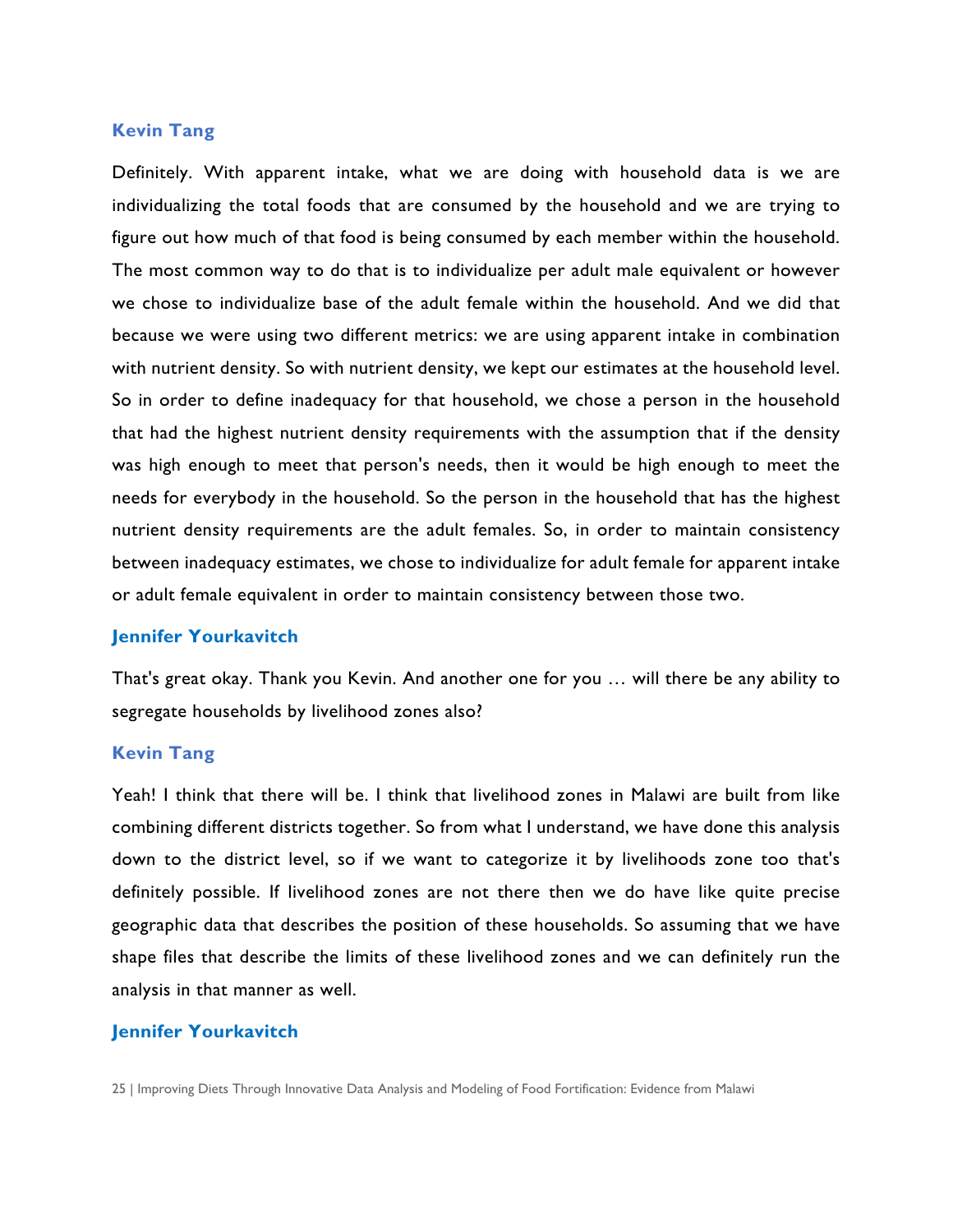Okay. Thank you. Then a couple more for you Kevin. The first is for nutrient adequacy: did you use the equivalent of estimated average requirements and did you use adequacy values established by the government of Malawi?

# **Kevin Tang**

Yeah! We used harmonized average requirements which was recommended and published in a paper by Lindsey Allen and colleagues that was published earlier this year. Because our estimates were kept at the level of a population, we used population-based estimates or requirements in order to define whether or not the population was adequate or inadequate, in terms of which estimates or which requirements that we use. Because we individualized by adult females, we use the harmonized adult requirements for the adult female specifically for each of the micronutrients that we evaluated.

# **Jennifer Yourkavitch**

Okay thank you. And this could be for you and perhaps Omar you might have a comment too. Have you considered adding food-based dietary guidelines as a limiting factor in the model? So for example a maximum of 24 grams per day of sugar, so this should not be exceeded for diet quality and there would be similar upper limits for salt and oil.

#### **Kevin Tang**

Yeah, that's an interesting question. In short YES, you can definitely do that. I guess […] how we can model a micronutrient intervention and its potential contributions across the population.

# **Jennifer Yourkavitch**

Great and Omar I see you right on. Sorry Kevin I think you're cutting out a bit. Sorry Kevin do you have more to say.

# **Kevin Tang**

No, I'll bounce it to Omar.

# **Jennifer Yourkavitch**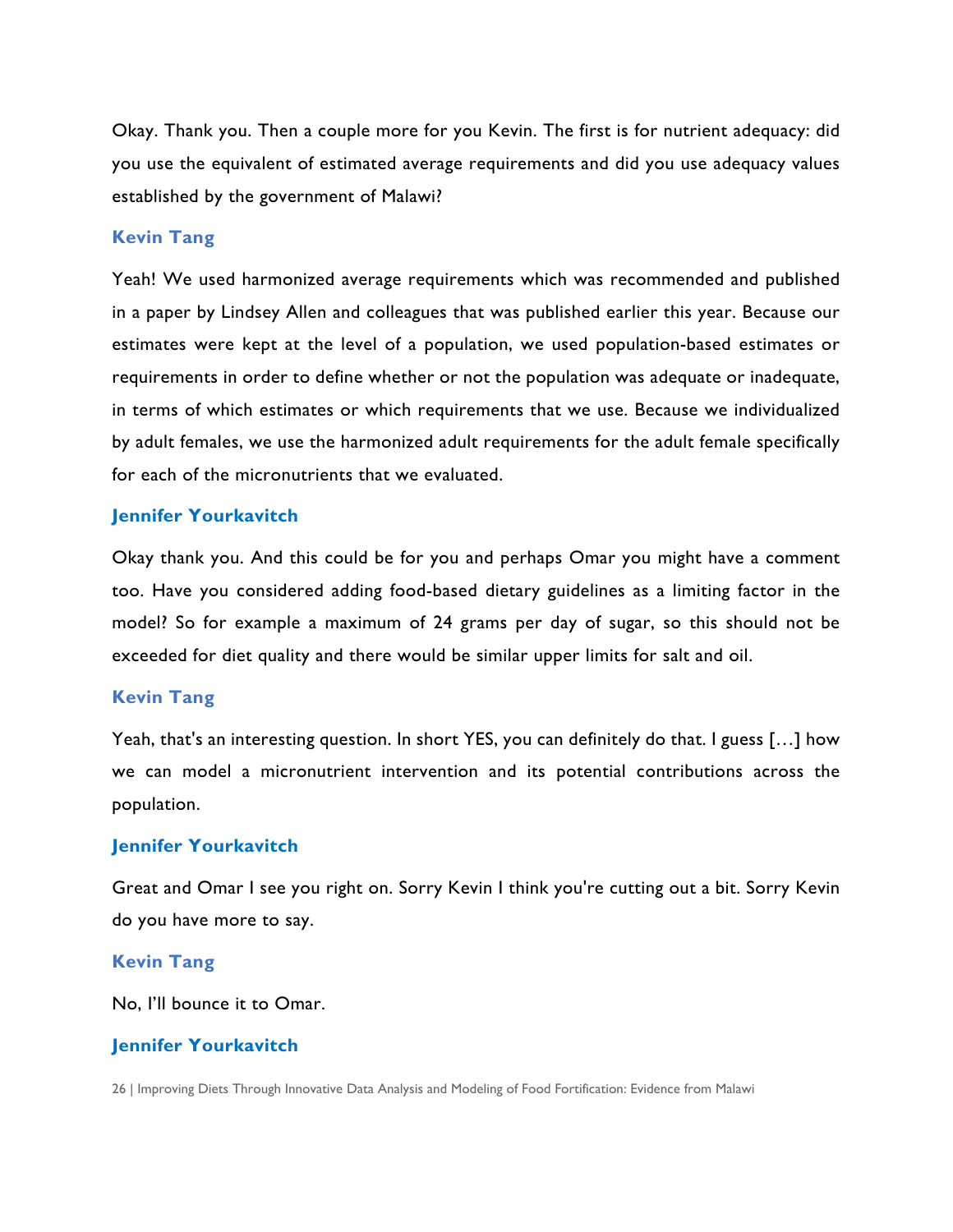Okay great, thanks. Omar go ahead.

# **Omar Dary**

Thank you Elise and Kevin and for the questions Regina and everyone. Really, one thing at this time, this tool is telling us what is happening not what we want to happen. We can model it. I mean this is something that could be done because we have the index. Actually we can reduce those and then multiply by different food composition tables. But this is giving us the picture of the moment. One thing is what we want, another thing what the communities are doing. And I would like to take advantage here to say that food fortification is an opportunistic type of intervention. It is not promoting the consumption of the fortification vehicles. I mean, at the same time that we can continue using refined wheat flour, rice, oil, sugar, salt, which should be reducing the consumption, if we consume those in a higher amount, we can promote the reduction of them and we can continue using them for modeling fortification. I mean, if we curb down the consumption of oil, we can increase the content of the nutrients into the oil. We need to separate what is the fortification role with the fortifiable foods that is in the different parts, and that is something that we need to keep in mind.

On the other hand, we could not mix a developing country or going into the rural areas with the western societies. We have interventions that are specifically for the countries. And that is why a tool like this one is important, because it will tell us really which are the fortified foods, and which could be the way to fortify them to have impact in the country accordingly with their own context. Thank you.

# **Jennifer Yourkavitch**

Okay, thank you Omar. And we have the next question for Alexander. What is the level of food fortification in Malawi? For example, in Tanzania, fortification is only done by large scale and maybe only a few fortified products can reach the majority of rural areas. So this question is about the scale and level of food fortification in Malawi. And I wonder, Alexander, if you would like to take that or …

# **Alexander Kalimbira**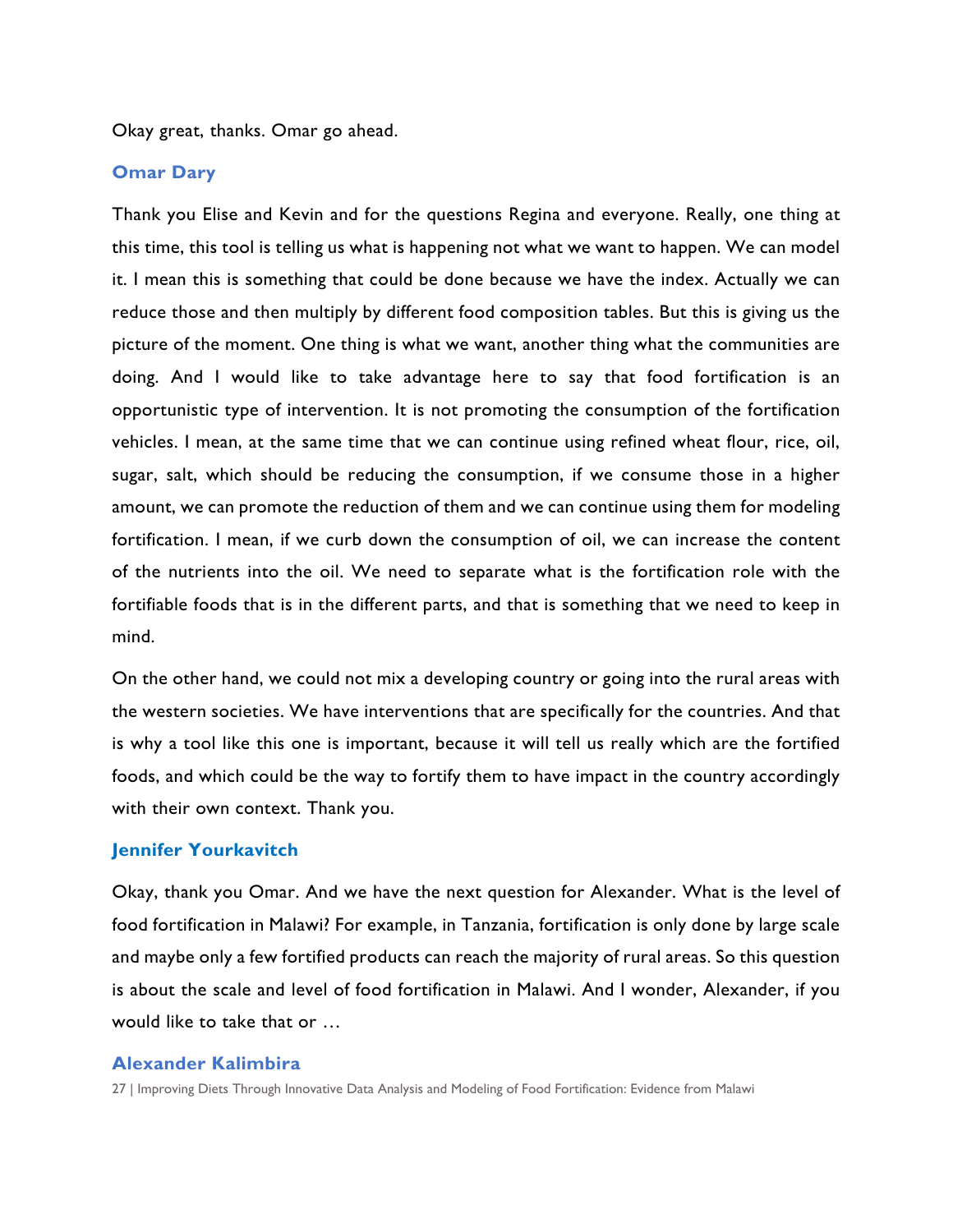I will take an aim at that. Nothing is different between Tanzania and Malawi. We are bordering countries. Although there is food fortification in terms of for example wheat products and some maize-based products, they are not largely consumed by the population and very few industries are into that because it's pretty much no market. The major staple food in this country is maize and many of the households in this country, the large majority of us, grow our own maize and keep it in their homes. So even if somebody was fortifying centrally, it would not reach. The only commodities that we know that are reaching out to everyone in the country would be sold. And you're talking about iodine, Vitamin A and sugar. That is the scale presently, thank you.

# **Jennifer Yourkavitch**

Thank you Alexander. The next question is related to that. To what extent is micronutrient fortification of locally produced or native foods, for example maize flour, more beneficial over fortification of imported or foreign foods? So for example wheat flour. This person is not sure if wheat is produced in Malawi, but is asking this question about the fortification of locally produced foods, could that be more beneficial over the fortification of imported or foreign foods.

# **Alexander Kalimbira**

Our wheat production, especially the wheat that is produced in some parts of the country, and they're talking about I think in 2020, was just around 1000 metric tons. And all the wheat that we use in this country for bread and other bakery products is imported wheat. And that's why it becomes attractive to centrally process that because in their small amounts they're able to reach out to some populations. But in remote areas obviously that's a challenge. The problem with fortifying locally produced foods for example maize, as has been given as an example here, not too many people are going to buy the maize product which is in a grocery store because the majority of us, including myself, I grow my own maize and I keep it in the in the home. So I don't need to go to a grocery shop to buy and that's a dilemma. There is however some effort that is taking place for some local produce foods. In my comments I did indicate that there is now fortification with iron and zinc of beans, as an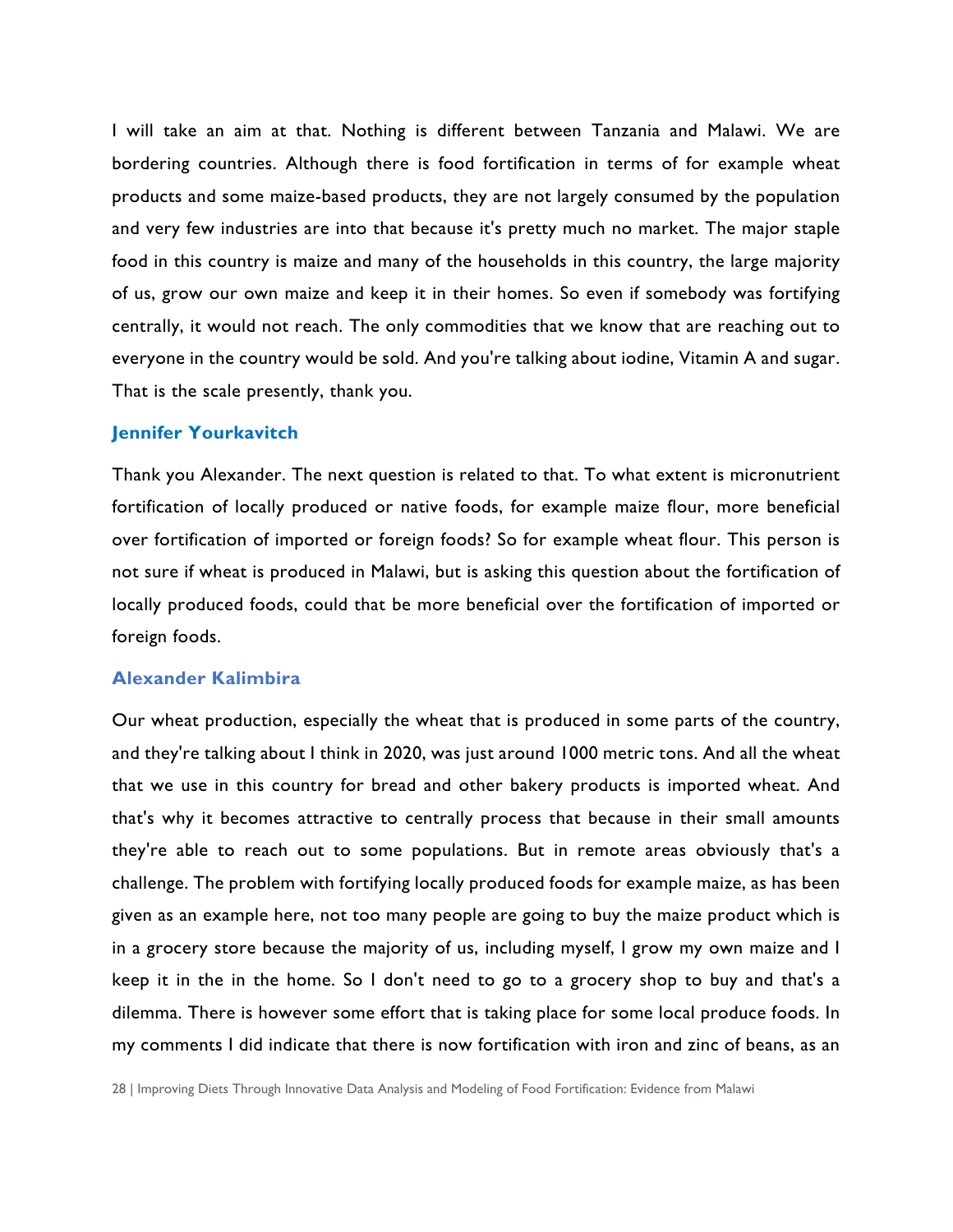example. So these are growing issues, we are still looking at what technologies and what are the best ways of delivering micronutrients to the population, thank you.

# **Jennifer Yourkavitch**

Thank you okay. The next question I believe is for Kevin or Omar. What is the advantage of using nutrient density versus apparent intake, and are both equally well understood by nonspecialists.

# **Kevin Tang**

Yeah I can take a step at that. First, nutrient density and apparent intake they measure different things. Nutrient density looks at whether or not … like how rich the diet is with a particular micronutrient. So as I said in the presentation, for every bite of food how much does an individual get. And for those who have lower micronutrient densities, they require more bites of food in order to meet their micronutrient needs. This is a more new approach that isn't used as frequently as apparent intake. But we find that using apparent intake, which is the total quantity of micronutrients consumed by the individual, in tandem with one another provides further insight into diets across populations. I think that doing these analyses with both metrics available provides in-depth insight into these diets across populations. I don't know if Omar wants to continue.

#### **Omar Dary**

29 | Improving Diets Through Innovative Data Analysis and Modeling of Food Fortification: Evidence from Malawi Thank you Kevin. And the question is related to two additional questions that are put at the end. One of them says it is fine to give children foods with 70 % fats and carbohydrates in form of oil and sugar, especially in children under five. Are those because this question I understand is coming from where we are using these foods to deliver these nutrients and using density is part of how we try to solve that problem. Because in the density, it will tell us really which is the quality of the diet. If you remember the data by Kevin, the zinc density in the very poor diet was better than the same density in the not poor populations in the urban centers. That only means that in the urban centers, they are increasing the energy intake by many of these foods and other foods, but the density of the nutrient is reduced. That is an important part but that's the advantage of using the density. But this needs to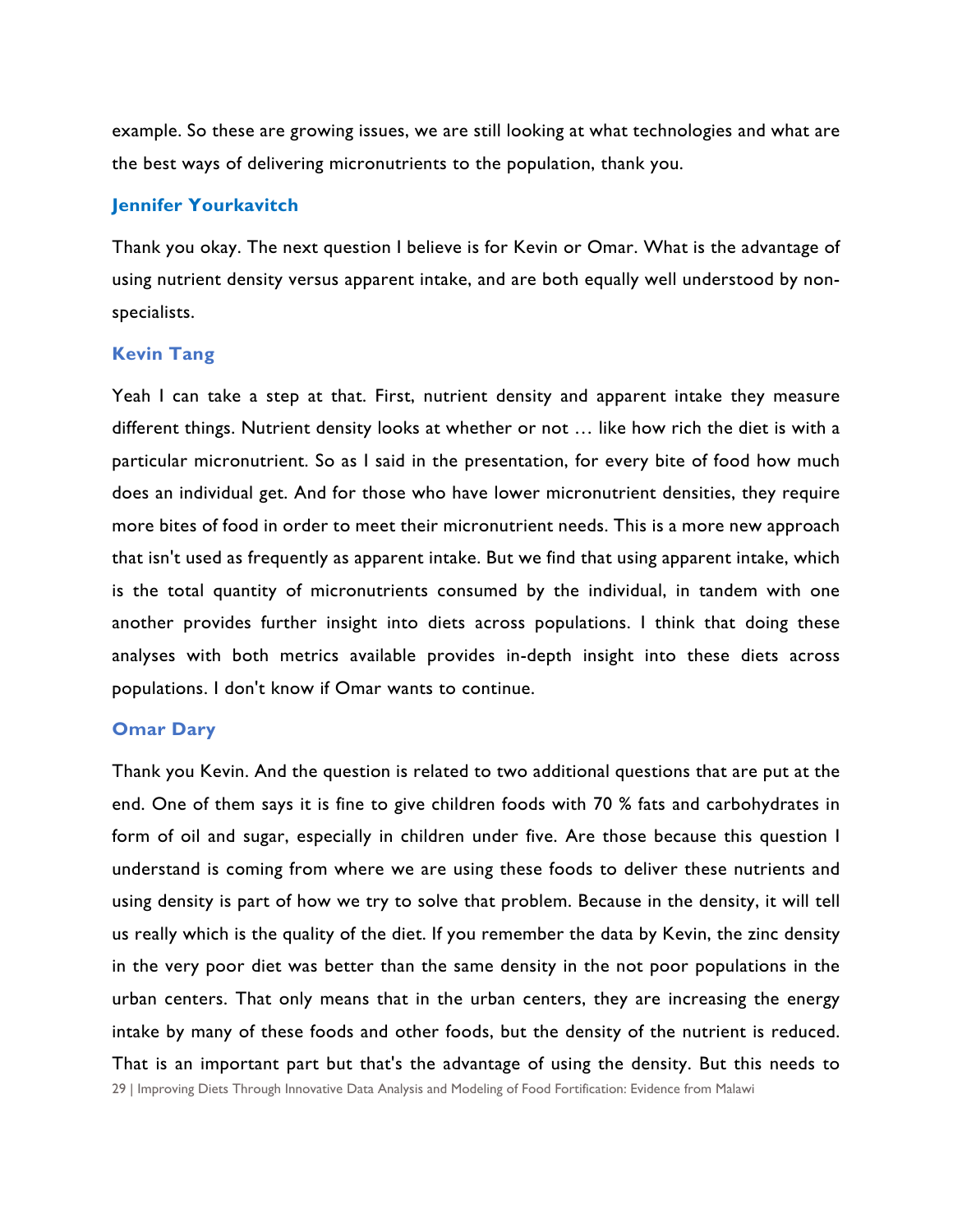combine with some approximation of the intake because it will tell me if the problem is the density or the problem is the intake. The other question, the last one is what happened with the very poor people we promote to consume more? And that is what we are seeing. The very poor rural population in Malawi despite that probably the density of the diet is not too bad, the problem is that they are not eating sufficiently. I mean all of these things are possible to do with the combination of the series of the information that is possible to deduct form this tool. Thank you Kevin and everyone.

# **Jennifer Yourkavitch**

Thank you Omar. And staying with you, we have a question about the discrepancy between dietary inadequacy of Vitamin A with Vitamin A assessed with biomarkers. Could you speak to that?

# **Omar Dary**

Yeah. The data from Kevin was specifically for the assessment of the intake of Vitamin A through the diet. And that has some limitation because we don't know really if we are capturing all the different foods that are providing Vitamin A into the diet, but we have reasonable well that that's the situation. But in the country, there are other programs that are supplying Vitamin A - the Vitamin A every six months supplementation. We have micronutrient powder, we have other things that are happening there. It's important also to know that when we use biomarkers, this is only one point in the time. In the study by Kevin, it was along the year. Which is even a stronger position. The other point is that we don't have a biomarker criteria for women. We are still using the criterion for preschool aged children. And we are interpreting the data observed based on that. And that is why, in most of the countries, we are thinking that there is no Vitamin A deficiency in women, because our criterion is lower than probably biologically needs to be. That is another point. We need to combine inadequacy with biomarkers and try to interpret the information. I think this is only providing us a partial story of what we need to use for our deduction. But that is strong enough for justifying the inclusion of biomarkers in the nutritional surveillance systems.

# **Jennifer Yourkavitch**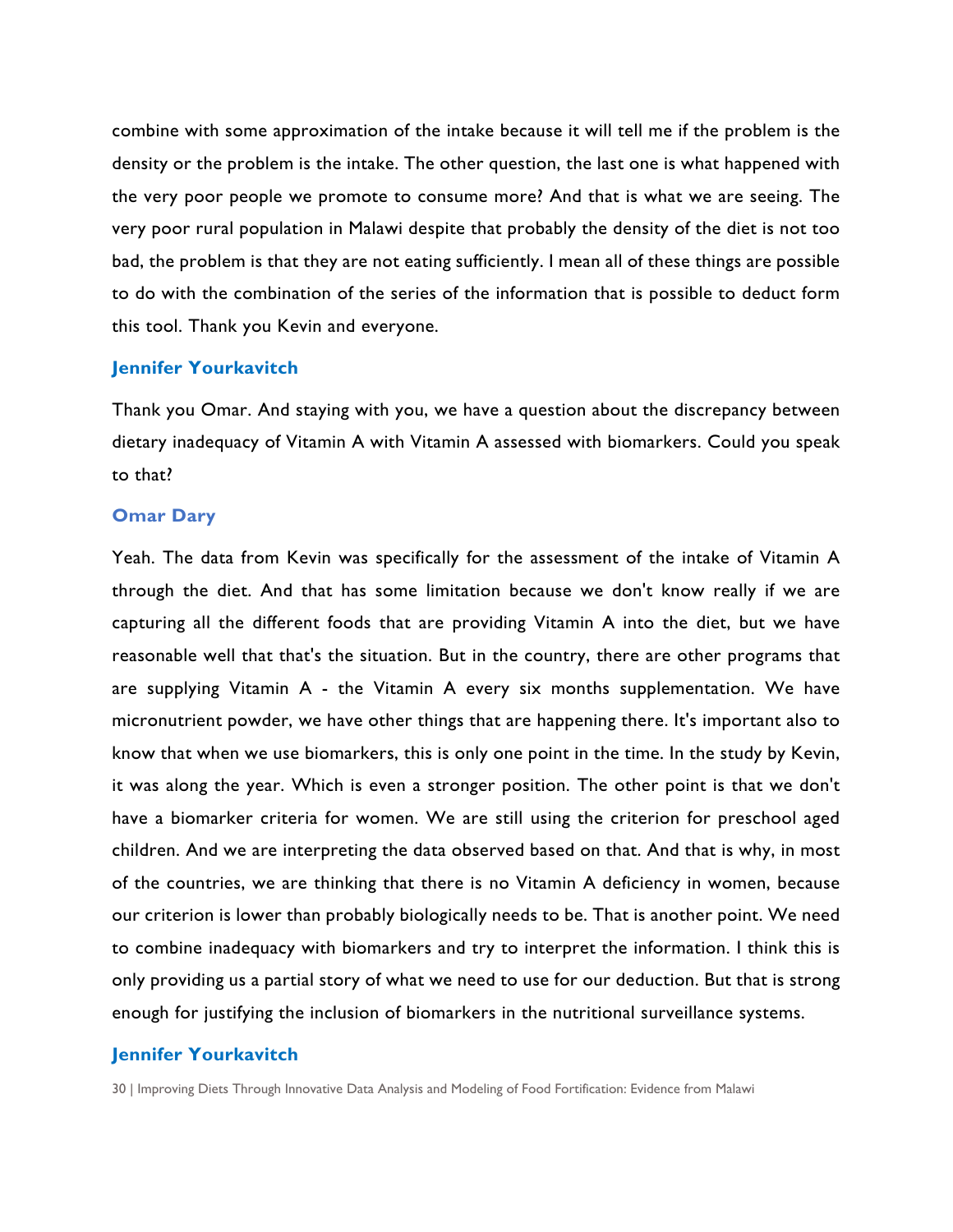Thank you Omar and I think you have touched on a few questions there. Another one that had come in asked about the adult female equivalent method and the assumption there that foods are consumed in proportion to physiological requirements. But that's not always the case. And this participant is wondering how we can better capture individual variations of dietary intake in the absence of 24-hour recall studies. Of particular interest, is to better understand those differences in intake and the potential contribution from large-scale food fortification among girls and women. So you mentioned biomarkers there, do you have any other comments on that or perhaps other panelists want to weigh in on that.

# **Omar Dary**

Let me jump in and then others could complement what I am going to say. The question is from Jonathan Gorstein and this is a myth but probably other things that we need to keep with this type of tools. We should not make this tool so complicated that at the end it becomes so cumbersome to do it or so difficult to start. But at least with this HCES tool, we can identify certain areas of the country that could be used later for a field study. And we can do that. I mean that is something that helps. It reduces the cost of the complementary studies that we need to go to the field and ask, because otherwise it's not possible to find those results. But it helps us to have at least an idea about population strata.

# **Jennifer Yourkavitch**

Thank you Omar. Any other comments on that.

#### **Kevin Tang**

I mean I can add something quickly. I guess with intra-household distribution of a household level dietary data, it really depends on the context. From how foods are distributed within the household. We are continuing to do further analyses comparing HCES methods to individual level 24-hour recall methods, to see what the discrepancies are between the two. And there always will remain some. But as we continue to kind of do these studies in different contexts, we hopefully will be able to build up a broader narrative as to whether or not these assumptions hold up, and whether or not we need to develop new metrics or better metrics using the household data, in order to gain better insight into how food is distributed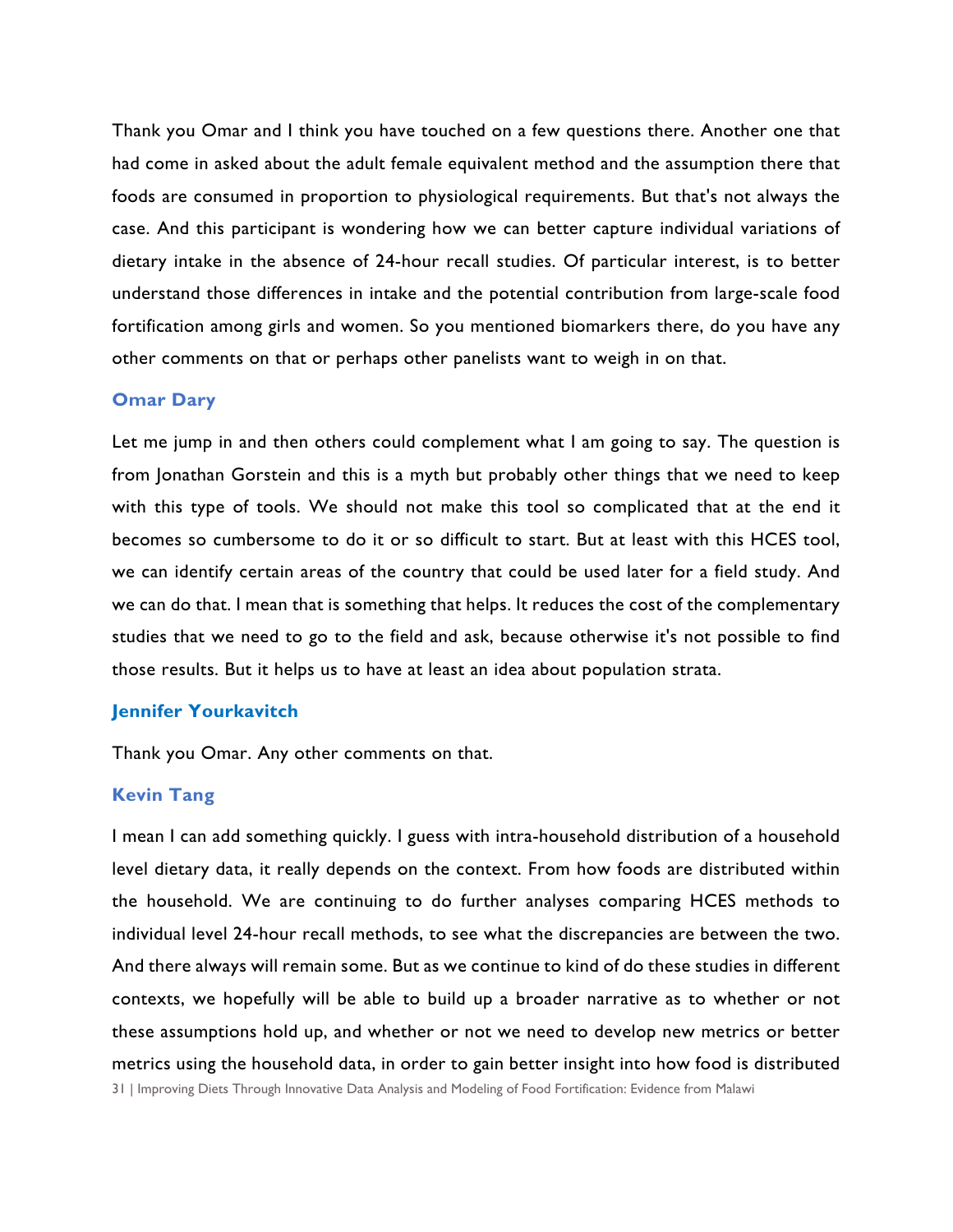within the household. The nutrient density metric maintains nutrient density at the household level. So it doesn't make any assumptions with regards to intra-household distribution, but we only do that when we estimate inadequacy. But further research into this area is going to be really important trying to further and build this framework out.

#### **Jennifer Yourkavitch**

Thanks Kevin. I was thinking too about looking at correlations with basic women empowerment indicators that are now commonly collected in large surveys. That might provide a clue in some cases.

# **Kevin Tang**

Yeah

#### **Jennifer Yourkavitch**

Okay. A couple more for you Kevin. What program did you use to model the fortification scenarios?

#### **Kevin Tang**

I used a couple packages in 'r' in order to combine all the data together. All of these programs are openly available and free online and this data is also openly available through the World Bank's LMS web portal. So in theory, anybody could go on and download the data sets and apply these methods as well. I am planning on, when I finish up this analysis, uploading all of the code onto the GitHub repository. So if anyone is interested in kind of seeing any methods in the approach they are able to do that on their own. I kind of joke around where I say that. With this kind of research anybody can go online and do my PhD for me. And I am very happy for anybody to come to help out and contribute out to this area because there's a lot of work to be done here.

#### **Jennifer Yourkavitch**

Thanks Kevin, I like the crowd sourcing approach to distributing, all right. Here is the question for the panel. Could fortification be combined with other potential interventions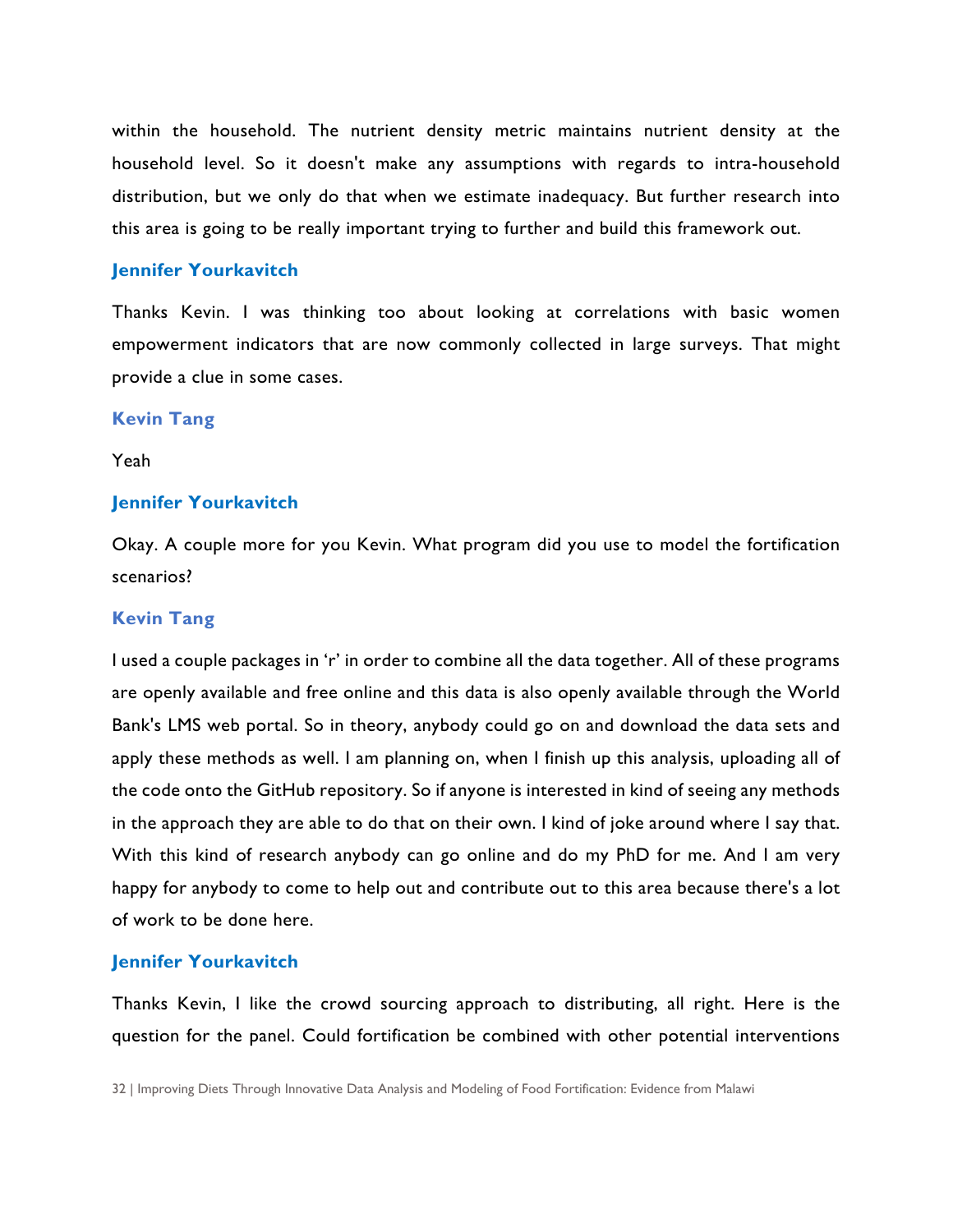to look at the assumed combined effect? So we have touched on different aspects of this but I wonder if you have any other comments in this regard.

# **Kevin Tang**

I can take that as well. The answer is YES. So here we just have one example of how a couple of different large-scale food fortification interventions, the potential contributions of those three food vehicles to oil, sugar and wheat flour. However, if we want to run the model where we combine the effects of bio fortification or scale up bio fortification or scale up dietary diversity programs as well, we are able to do that as well. And through the MAPS tool, we are planning on having features as well to be able to combine different interventions together, and explore not only just the potential contributions from these individual interventions as well as combined, but also explore cost effectiveness models to see whether or not what the best strategy is in terms of cost stretchiness, when combining multiple packages together.

# **Jennifer Yourkavitch**

Okay thanks. Here is the question about the proportion of the Malawian population in the lowest, lower middle and middle class rural population, where there is little effect of compliant fortification. Do we know what proportion of the population falls in those categories and do we know where those with micronutrient deficiencies are located in the divisions.

#### **Kevin Tang**

33 | Improving Diets Through Innovative Data Analysis and Modeling of Food Fortification: Evidence from Malawi Yeah, I guess so. In terms of the rural population, the sample was derived from the last census that was conducted in Malawi where approximately I think it was 82% of the population was found in rural areas. So if we are looking at just the lowest quintile of the rural population that would be approximately 15% of the population; the lowest three would be about 45% of the population would be there. In terms of identifying them within the district like within the geographic zone, that is the big question. How do we reach the folks that need these programs the most? I guess with large scale food fortification that is done, as I mentioned, at the industrial level, with this modeling study we have insights as to who's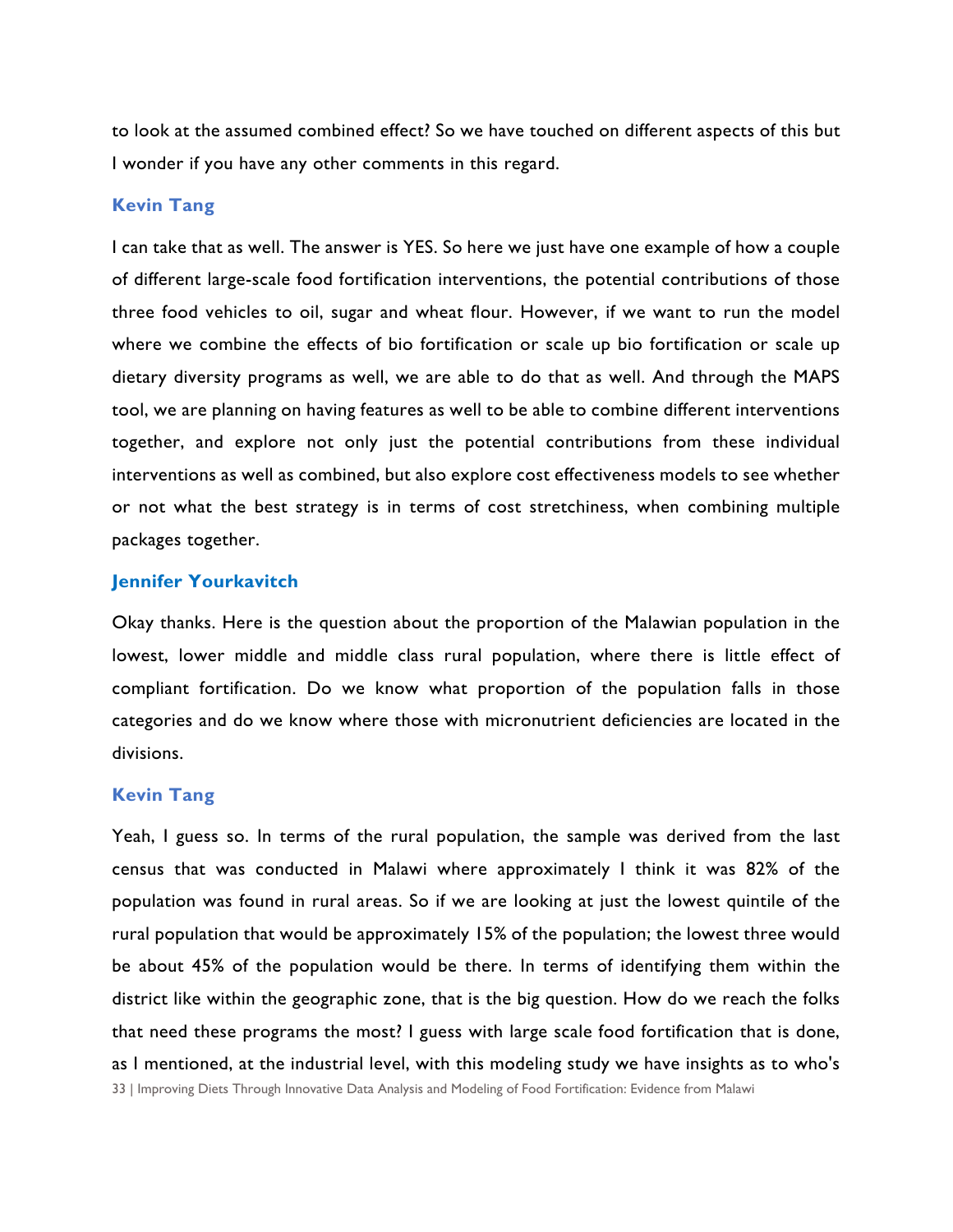not reaching it, who doesn't have access to these programs. However, developing programs and designing programs so that we do reach these populations is going to be critical moving forward.

# **Jennifer Yourkavitch**

Thanks Kevin. And here is a question for the whole panel. This may be the last one we get to today. This participant is looking for your reflections on the extent to which these analyses can be replicated elsewhere, or how HCES data could be strengthened to make stronger inferences. So for example, is there a case to be made for providing guidance on the process of food listing, development and analysis or interpretation, to increase fit-for-purpose? Also, HCES normally asks about food acquisition and not consumption, so is that an area of further exploration. I know some of you have …

# **Kevin Tang**

I can start there. So, as I mentioned, these HCES questionnaire are designed by each country's national specific office, and they generally reflect kind of the data needs for that country. In addition, especially for the food consumption module, the food item lists was designed so they are specific to reflect the diets within those countries. There are some measures that we can do in order to make them more beef or provide better insights for nutritionists. That is to ask in the questionnaire about consumption rather than acquisition, which is a general trend that is happening over the last 20 years, which from our point of view is good. Kind of to go off of that, I guess with HCES data, it's not only nutritionists and epidemiologists that are working with this kind of data. Lots of people use this data in order to kind of gain insights into other areas of living standards, so it is quite a crowded space. So if we try to modify and change any kind of aspect of the questionnaires, we really have to have a good reason for it. But that being said, I hope that, with this example shown here, that this kind of provides more motivation to collect data so that in a way that is best representative of diets across populations. I am not sure if anybody else in the panel wants to chime in as well.

# **Gareth Osman**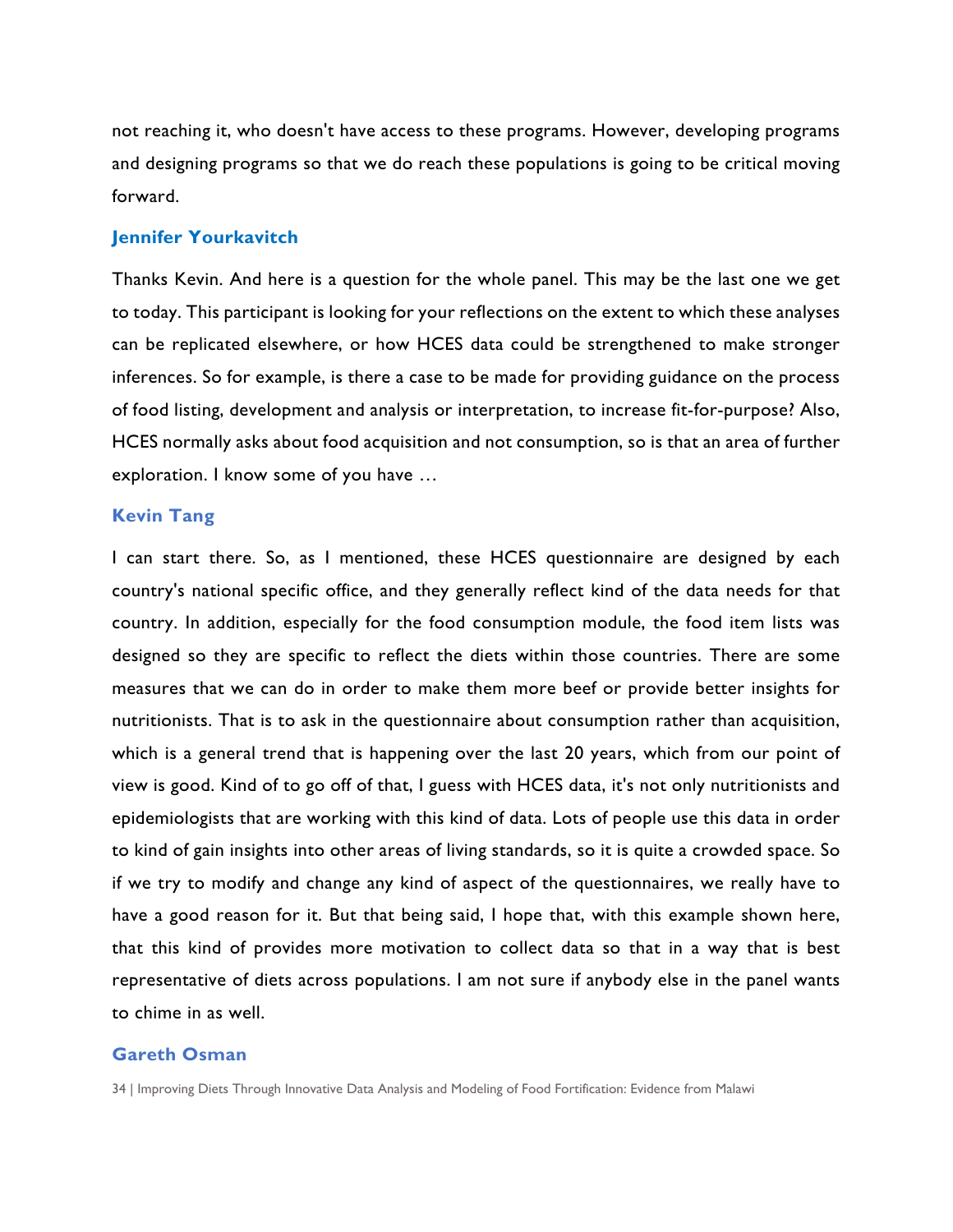Yes, I think I can assist on that because this is what we are doing. So I am accidentally creating a bit of what you have done. So, one of the ways maybe of improving and taking these analysis is the use of sharing of all these works that has been done to avoid the duplication of efforts. Because one thing that I have learned in going through the process of this IHS analyses and the tidying process is the guidance and the direction that have been constantly coming to you. So the access of the scripts via GitHub repositories I think can be very much helpful. Rather than just sitting down on your own and doing this work for yourself, there is a lot that is involved that needs guidance and direction. And also, another thing, I should indicate that creating the guidelines on how these processes have to be going. I guess this is another step that we have to go into so that other countries who are also interested in this type of data sets can take a leave on that. I should also indicate that we are also thinking here as part of strengthening this service that we should not only be receiving or having access to the secondary data, but partnering with government departments such as the National Statistics Offices. I think that can be helping us to be involved in the field activities. So that when we have the secondary data, we should have an idea of what really exactly was happening on the ground. So a bit of contribution to that question. Thank you.

#### **Jennifer Yourkavitch**

Thank you so much Gareth. Yep, another?

#### **Louise Ander**

Yeah, sorry Jennifer. I was only going to thank Gareth and Kevin for making those points. Certainly, something that's really important to the MAPS project is to try and be very collaborative where we have known or discover other groups that are working on the same data sets, and trying to really make sure we cut down on the replication of this hard work it takes to get data into a format where you're ready to use it. And really helps people to step through that process more efficiently just as described. I think that's very important. And of course, once that's done, the MAPS tool and other projects out there, other tools out there, can all make use of these data and it gets to people much more quickly to a point

<sup>35</sup> | Improving Diets Through Innovative Data Analysis and Modeling of Food Fortification: Evidence from Malawi